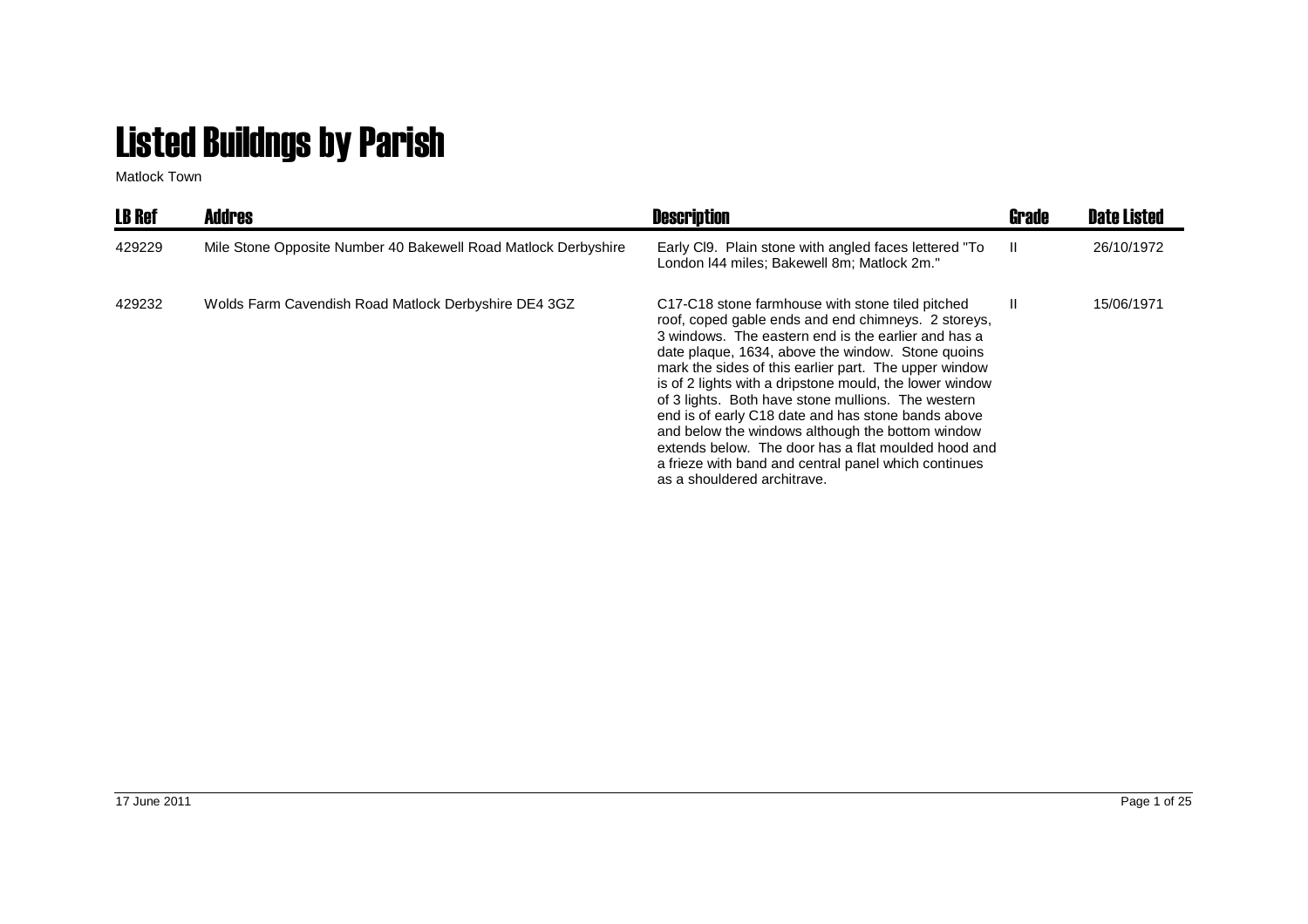| <b>LB Ref</b> | <b>Addres</b>                                    | <b>Description</b>                                                                                                                                                                                                                                                                                                                                                                                                                                                                                                                                                                                                                                                                                                                                                                                                                                                                                                                                                                                                                                                                                                                                                                                                                                                                                                                                                                                                                                                                                                                                                                                                                                                                                                                                                                                                                                                                                                                                                                                                                                                                                                                                                                                                         | <b>Grade</b>  | <b>Date Listed</b> |
|---------------|--------------------------------------------------|----------------------------------------------------------------------------------------------------------------------------------------------------------------------------------------------------------------------------------------------------------------------------------------------------------------------------------------------------------------------------------------------------------------------------------------------------------------------------------------------------------------------------------------------------------------------------------------------------------------------------------------------------------------------------------------------------------------------------------------------------------------------------------------------------------------------------------------------------------------------------------------------------------------------------------------------------------------------------------------------------------------------------------------------------------------------------------------------------------------------------------------------------------------------------------------------------------------------------------------------------------------------------------------------------------------------------------------------------------------------------------------------------------------------------------------------------------------------------------------------------------------------------------------------------------------------------------------------------------------------------------------------------------------------------------------------------------------------------------------------------------------------------------------------------------------------------------------------------------------------------------------------------------------------------------------------------------------------------------------------------------------------------------------------------------------------------------------------------------------------------------------------------------------------------------------------------------------------------|---------------|--------------------|
| 429238        | St Giles Church Church Street Matlock Derbyshire | Previously Grade B - regraded to Grade II on<br>24.11.10 Revised Description as follows:- Medieval<br>parish church retaining west tower, with chancel of<br>1859, nave 1871 by B. Wilson, and south aisle and<br>chapel 1897 by Currey. MATERIALS: Local gritstone<br>laid in regular courses, hammer-dressed except for<br>the tower, freestone dressings, slate roof. PLAN:<br>Aisled nave with west tower, south porch, lower<br>chancel with south chapel and north vestry.<br>EXTERIOR: Mainly in Decorated style except for the<br>late Perpendicular tower. The tower is 3 stages, with<br>diagonal buttresses, embattled parapet and corner<br>pinnacles. The west doorway has a continuous<br>moulding under a restored 3-light Perpendicular<br>window. The second stage has clocks in north and<br>south faces, and 2-light belfry openings have louvres.<br>Against the south wall of the tower is the façade of an<br>earlier porch, with 1636 date tablet on the parapet,<br>above a round-headed doorway with continuous<br>moulding. The nave clerestorey is not visible from the<br>outside, but has pairs of 2-light plate-tracery windows.<br>The south aisle is under a separate roof, and has an<br>embattled parapet with pinnacles rising from the<br>buttresses. It is 31/2 bays, with porch in the first bay, 1-<br>light window to its left and 2-light windows to the right.<br>The porch entrance has a continuous filleted roll<br>moulding, and a south door with continuous moulding,<br>above which a date tablet is obscured by the porch<br>roof. The south (Lady) chapel at the east end of the<br>aisle is gabled to give the impression of a transept. It<br>has a 3-light window below a figure of St Giles in a<br>niche, and in the east wall are two single-light windows<br>with quatrefoil and trefoil tracery lights. The north aisle<br>has a 3-light west window, two 2-light north windows<br>and 3-light window at the east end, brought forward<br>under a gable to give the impression of a transept.<br>The chancel has a 3-light east window and two 2-light<br>south windows. The north vestry is dated 1907 in<br>raised numerals over the north doorway. INTERIOR: | <b>IISTAR</b> | 22/06/1950         |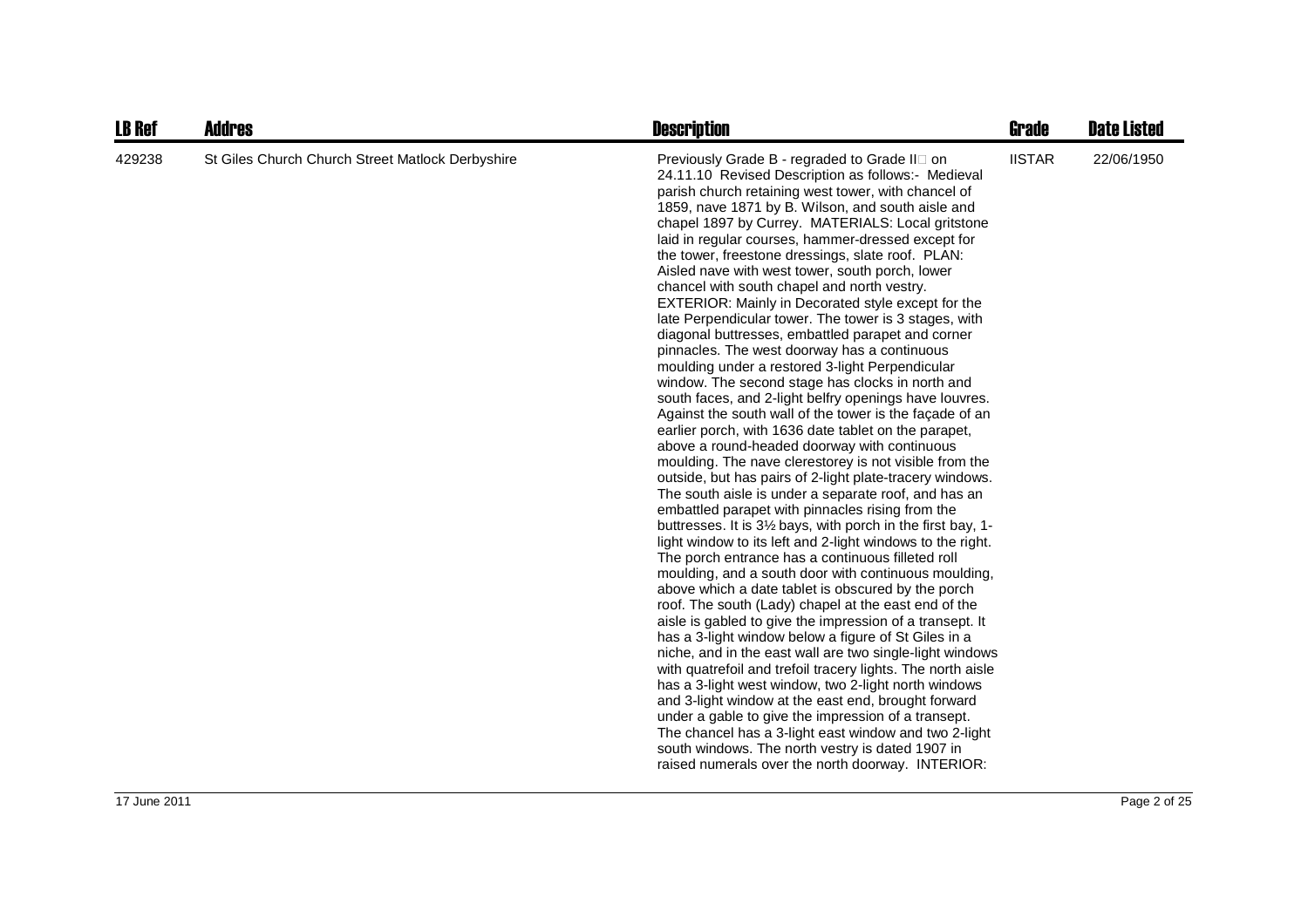| <b>LB Ref</b> | <b>Addres</b> | <b>Description</b>                                                                                                                                                                                                                                                                                                                                                                                                                                                                                                                                                                                                                                                                                                                                                                                                                                                                                                                                                                                                                                                                                                                                                                                                                                                                                                                                                                                                                                                                                                                                                                                                                                                                                                                                                                                                                                                                                                                                                                                                                                                                                                                                                                                              | <b>Grade</b> | <b>Date Listed</b> |
|---------------|---------------|-----------------------------------------------------------------------------------------------------------------------------------------------------------------------------------------------------------------------------------------------------------------------------------------------------------------------------------------------------------------------------------------------------------------------------------------------------------------------------------------------------------------------------------------------------------------------------------------------------------------------------------------------------------------------------------------------------------------------------------------------------------------------------------------------------------------------------------------------------------------------------------------------------------------------------------------------------------------------------------------------------------------------------------------------------------------------------------------------------------------------------------------------------------------------------------------------------------------------------------------------------------------------------------------------------------------------------------------------------------------------------------------------------------------------------------------------------------------------------------------------------------------------------------------------------------------------------------------------------------------------------------------------------------------------------------------------------------------------------------------------------------------------------------------------------------------------------------------------------------------------------------------------------------------------------------------------------------------------------------------------------------------------------------------------------------------------------------------------------------------------------------------------------------------------------------------------------------------|--------------|--------------------|
|               |               | The tower arch has polygonal responds, now<br>obscured by the organ but probably C14. Nave<br>arcades of 1871 have octagonal piers with stilted<br>segmental arches, and at the east end of each is a<br>similar transverse 2-bay arcade leading into the vestry<br>and Lady chapel. The nave roof has crossed arched<br>braces and subsidiary crossed braces. The aisle also<br>has a crossed-brace roof but the south aisle a simpler<br>arched-brace roof. The chancel arch is double<br>chamfered on corbels. Arches to chapel and vestry<br>are different: on the south side it has a continuous<br>chamfer and on the north side the chamfer dies into<br>the imposts. The chancel retains a north aumbry,<br>probably a medieval feature that survived the 1859<br>rebuilding. The chancel has an open polygonal roof.<br>The tower stair turret retains an original ribbed door<br>with strap hinges and beneath the tower arch is a<br>head boss from a medieval roof. Walls are exposed<br>masonry, except for plastered sanctuary walls. The<br>floor is laid with stone paving, except for raised<br>floorboards below pews, and marble tiles in the<br>chancel. PRINCIPAL FIXTURES: The octagonal font<br>is a tall tub-shape, with ribs and a frieze of lobes below<br>the rim, of late C12 or early C13. It has an unusual<br>octagonal base decorated with carvings, including a<br>heart and another figure, but badly weathered. It may<br>not have been made as a font base. Other furnishings<br>are C19 and C20. Deal benches have inverted Y-<br>shaped ends, but have been removed from the aisles.<br>The polygonal wooden pulpit is by Advent Hunstone of<br>Tideswell (1913), carved with a scene in high-relief of<br>Jesus calling upon the disciples, and figures of SS<br>Paul and John. It also has elaborate steps. Clergy and<br>choir stalls are also by Hunstone, to the designs of<br>W.N. Statham (1908). Priests' stalls are canopied and<br>have frontals with ends carved with St Giles and the<br>Good Shepherd. Choir stalls have ends with blind<br>tracery and figures on arm rests, in Suffolk style, and<br>the rear tier have arm rests to each stall. The chief |              |                    |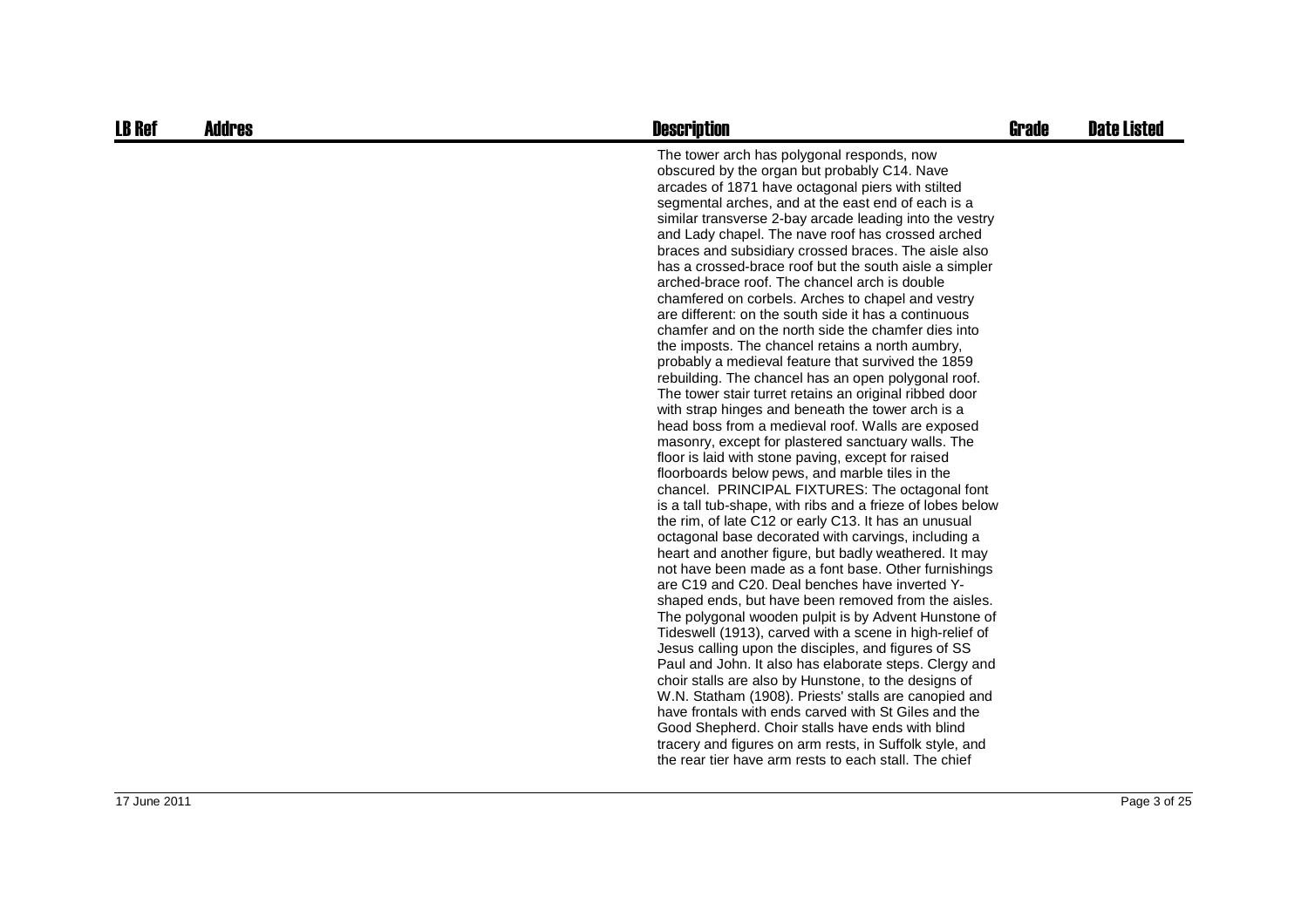| <b>LB Ref</b> | <b>Addres</b> | <b>Description</b>                                                                                                                                                                                                                                                                                                                                                                                                                                                                                                                                                                                                                                                                                                                                                                                                                                                                                                                                                                                                                                                                                                                                                                                                                                                                                                                                                                                                                                                                                                                                                                                                                                                                                                                                                                                                                                                                                                                                                                                                                                                                                         | <b>Grade</b> | <b>Date Listed</b> |
|---------------|---------------|------------------------------------------------------------------------------------------------------------------------------------------------------------------------------------------------------------------------------------------------------------------------------------------------------------------------------------------------------------------------------------------------------------------------------------------------------------------------------------------------------------------------------------------------------------------------------------------------------------------------------------------------------------------------------------------------------------------------------------------------------------------------------------------------------------------------------------------------------------------------------------------------------------------------------------------------------------------------------------------------------------------------------------------------------------------------------------------------------------------------------------------------------------------------------------------------------------------------------------------------------------------------------------------------------------------------------------------------------------------------------------------------------------------------------------------------------------------------------------------------------------------------------------------------------------------------------------------------------------------------------------------------------------------------------------------------------------------------------------------------------------------------------------------------------------------------------------------------------------------------------------------------------------------------------------------------------------------------------------------------------------------------------------------------------------------------------------------------------------|--------------|--------------------|
|               |               | memorial is an incised alabaster slab to Anthony<br>Woolley (d 1578), by the Royleys of Burton-upon-<br>Trent. Originally a floor ledger it was raised on to a<br>chest in 1907. There are several other C19 and C20<br>memorials, including a Gothic tablet to Capt W.<br>Cumming, killed in 1813 in the Peninsula War. There<br>are C17 and C18 benefaction boards and board<br>recording the erection of a gallery in 1724. The east<br>window is by Lawrence Lee (1969), a semi-abstract<br>representation of the Incarnation in rich, grainy<br>colours. The south transept east window includes C14<br>German glass in the tracery lights, and there are<br>fragments of C15 glass in the south aisle tracery, said<br>to have come from Llanberis. There are late C19 and<br>early C20 windows by Baillie & Co, Clayton & Bell,<br>Heaton, Butler & Bayne, Kempe & Tower and James<br>Powell & Sons. SUBSIDIARY FEATURES: Sundial<br>(LBS no 429239); timber-framed lych gate by Advent<br>Hunstone (1908); churchyard wall and gate piers (LBS<br>no 429240). HISTORY: The medieval church of old<br>Matlock. It retains a Perpendicular west tower but the<br>remainder is C19. The chancel was rebuilt in 1859<br>(date on building) by G.H. Stokes (1827-74), architect<br>of London. The nave was rebuilt in 1871 by Benjamin<br>Wilson (fl 1858-71), architect of Derby. The south aisle<br>was rebuilt and enlarged, and a porch and chapel<br>were added in 1897 by P.H. Currey (1864-1942),<br>architect of Derby. SOURCES Drackley, J., Matlock<br>Parish Church: An Illustrated Guide (2006). Pevsner,<br>N., (revised E. Williamson), The Buildings of England:<br>Derbyshire (1978), 272. REASONS FOR<br>DESIGNATION The Church of St Giles, Matlock Town,<br>is designated at Grade II* for the following principal<br>reasons: * For its well-preserved late medieval tower. *<br>It has fixtures of special note, including the C12-C13<br>font and a C16 memorial slab. * The church is<br>prominently sited in Matlock Town and stands at the<br>heart of the medieval settlement |              |                    |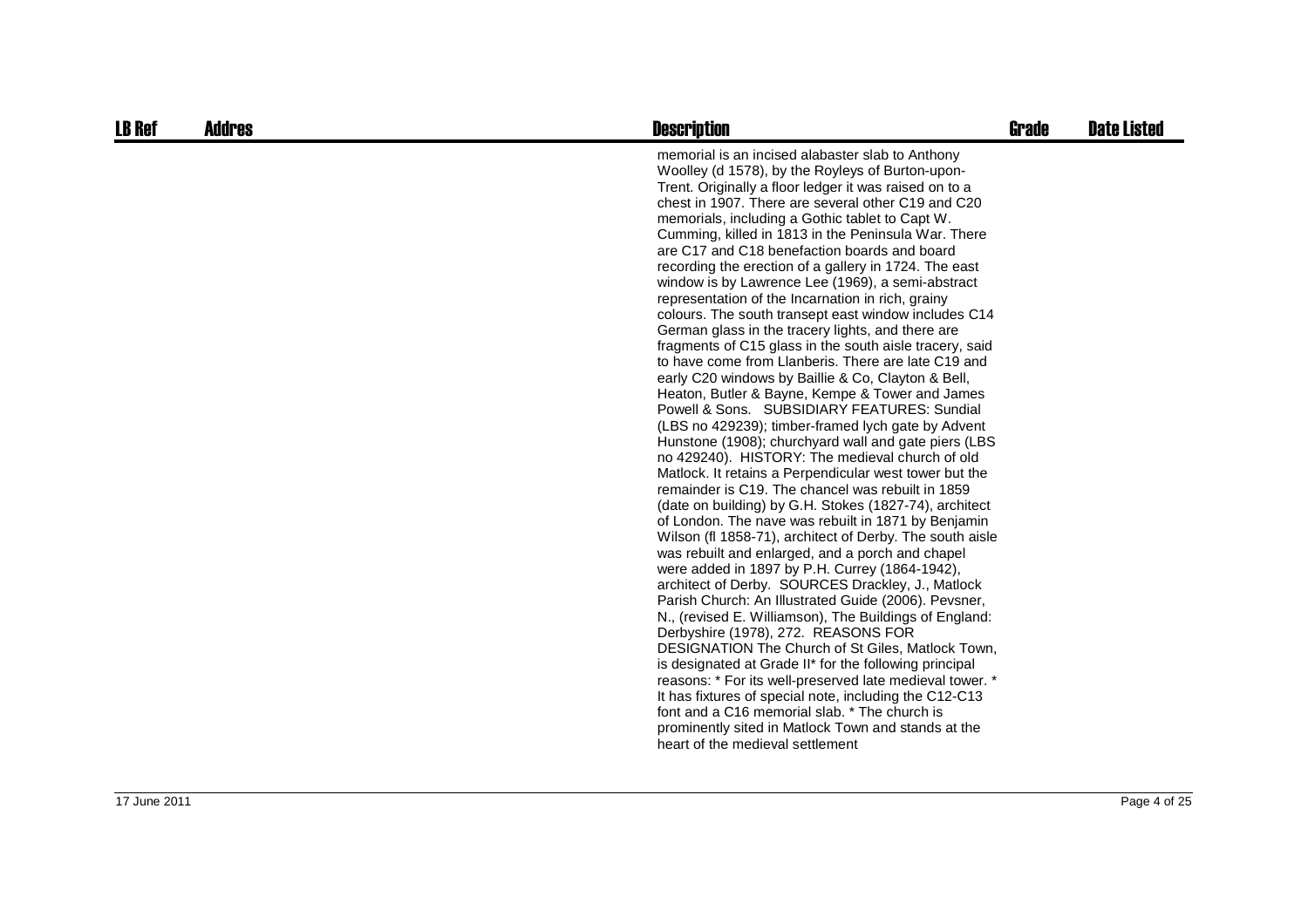| <b>LB Ref</b> | Addres                                                               | <b>Description</b>                                                                                                                                                                                                                                                                                  | Grade         | <b>Date Listed</b> |
|---------------|----------------------------------------------------------------------|-----------------------------------------------------------------------------------------------------------------------------------------------------------------------------------------------------------------------------------------------------------------------------------------------------|---------------|--------------------|
| 429239        | St Giles Church Church Street Matlock Derbyshire                     | C17 or C18. Converted from earlier cross-shaft on<br>graduated circular base.                                                                                                                                                                                                                       | $\mathbf{I}$  | 22/06/1950         |
| 429240        | St Giles Church Church Street Matlock Derbyshire                     | C18. Stone with rounded coping; a stone pier with ball- II<br>head finial on each side of lych gate and a pair of gate<br>piers to south-west of St Giles.                                                                                                                                          |               | 26/10/1972         |
| 429241        | The Rectory 112 Church Street Matlock Derbyshire DE4 3BZ             | Late C18. Ashlar. 3 storeys; 2 sash windows in plain<br>architraves; door in slain wooden architrave with hood<br>on consoles; hipped tiled roof. A 2-storeyed wing on<br>right-hand side having 1 sash window, a Venetian<br>window below and stone coped gable end with<br>kneelers.              | -II.          | 22/06/1950         |
| 429242        | Wheatsheaf Farmhouse 106 Church Street Matlock Derbyshire DE4<br>3BZ | 1681. Stone. 2 storeys; 4 4-light transomed<br>mullioned windows and 3 below, all fitted with leaded<br>lights; plain recessed doorway on right-hand side;<br>enriched panel inscribed with above date; stone coped<br>gabled ends lighted by 4 2-light mullioned windows;<br>tiles.                | <b>IISTAR</b> | 22/06/1950         |
| 429243        | Duke William Hotel 91 Church Street Matlock Derbyshire DE4 3BZ       | Dated 1734. C19 alterations. Stone; 2 storeys; 4<br>windows in plain architraves; door in modern or<br>restored stone architrave with hood on consoles;<br>panel with engraved initials and above date; false-<br>quoins at sides; stone gabled ends with kneelers;<br>stone stacks; slates.        | Ш             | 26/10/1972         |
| 429244        | The Kings Head 85 Church Street Matlock Derbyshire DE4 3BY           | Late C17. Stone; 2 storeys; 2 2-light plain mullioned<br>windows with later sashes, the lower right-hand<br>window in square hood mould; plain stone pilaster<br>doorcase; a blocked entrance on left-hand side;<br>dressed stone angles; 2 stone gables, one of small<br>size; plain eaves; tiles. | $\mathbf{H}$  | 26/10/1972         |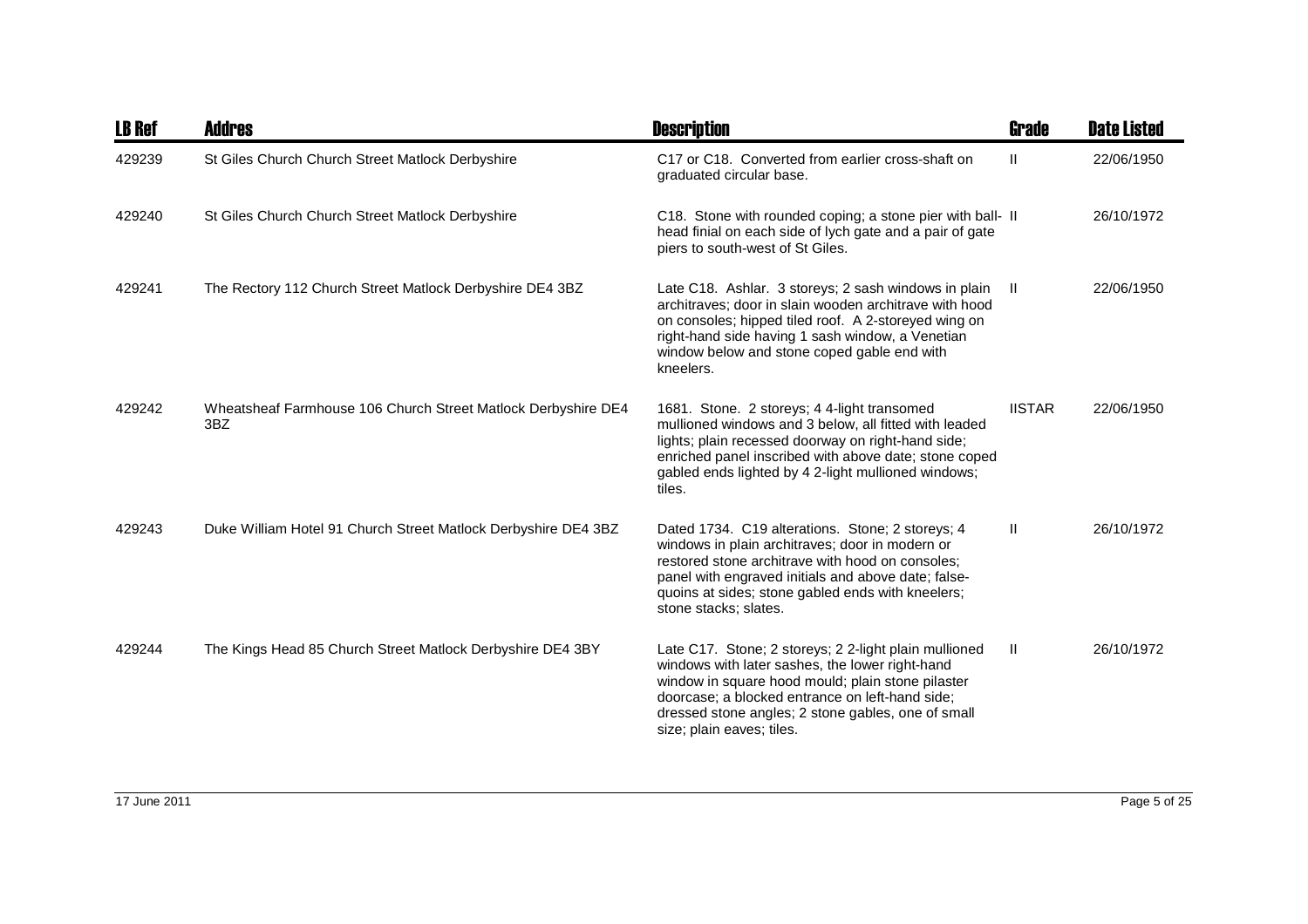| <b>LB Ref</b> | <b>Addres</b>                                                        | <b>Description</b>                                                                                                                                                                                                                                                                                                                                                                                                                                                                                           | <b>Grade</b>  | <b>Date Listed</b> |
|---------------|----------------------------------------------------------------------|--------------------------------------------------------------------------------------------------------------------------------------------------------------------------------------------------------------------------------------------------------------------------------------------------------------------------------------------------------------------------------------------------------------------------------------------------------------------------------------------------------------|---------------|--------------------|
| 429245        | 86 To 92 (Even) Church Street Matlock Derbyshire DE4 3BY             | A late C17 house added to and converted into a<br>terrace-range 1927. Stone; 2 storeys and attic.<br>Facade nondescript. Side elevation (to churchyard)<br>retains original features, stone coped gabled end with<br>ball-head finial, 1 3-light mullioned window and smaller<br>lights below. Doorway lintel of No 92 inscribed with<br>above date.                                                                                                                                                         | $\mathbf{H}$  | 26/10/1972         |
| 429285        | St Andrews House Lumsdale Road Matlock Derbyshire DE4 5EW            | Mid C18. Stone; 3 storeys and attic; 5 sash windows<br>(mainly with glazing bars) in moulded architraves, the<br>central with cornice hood; moulded pilaster doorcase<br>with entablature and cornice; quoins at sides; 4 later<br>box dormers; parapeted gables with kneelers and<br>stone stacks; moulded eaves; slates. Rainwater head<br>with initials and date 1757. St Andrew's House,<br>Matlock Hill & former Malt House of Matlock Hill form a<br>group                                             | <b>IISTAR</b> | 05/09/1972         |
| 429286        | Baileys Mill Lumsdale Road Matlock Derbyshire DE4 5NR                | A corn mill on Bentley Brook originally powered by<br>water although no machinery survives. Mid C18.<br>Coursed stone rubble; 4 storeys. Advanced central<br>bay on west side has 3 windows with later glazing bars<br>and a doorway with arched head and segmental<br>fanlight. Side wings each have 3 windows, partly<br>obscured by later sack hoist enclosures; plain eaves;<br>slates. St Andrew's House Matlock Mill and former<br>Malt House of Matlock Mill form a group. Listed for<br>Group Value. | H.            | 05/09/1972         |
| 429287        | Former Malthouse Of Matlock Mill Lumsdale Road Matlock<br>Derbyshire | Mid C18. Coursed stone rubble. Of 3 storeys, the<br>ground floor elevated. The end bay on west side has 1<br>sash window in plain surround, the remaining bays<br>obscured by modern lean-to structure. Moulded stone<br>eaves; coped end gables with kneelers; slates. St<br>Andrew's House, Matlock Mill and former Malt House<br>of Matlock Mill form a group.                                                                                                                                            | Ш             | 05/09/1972         |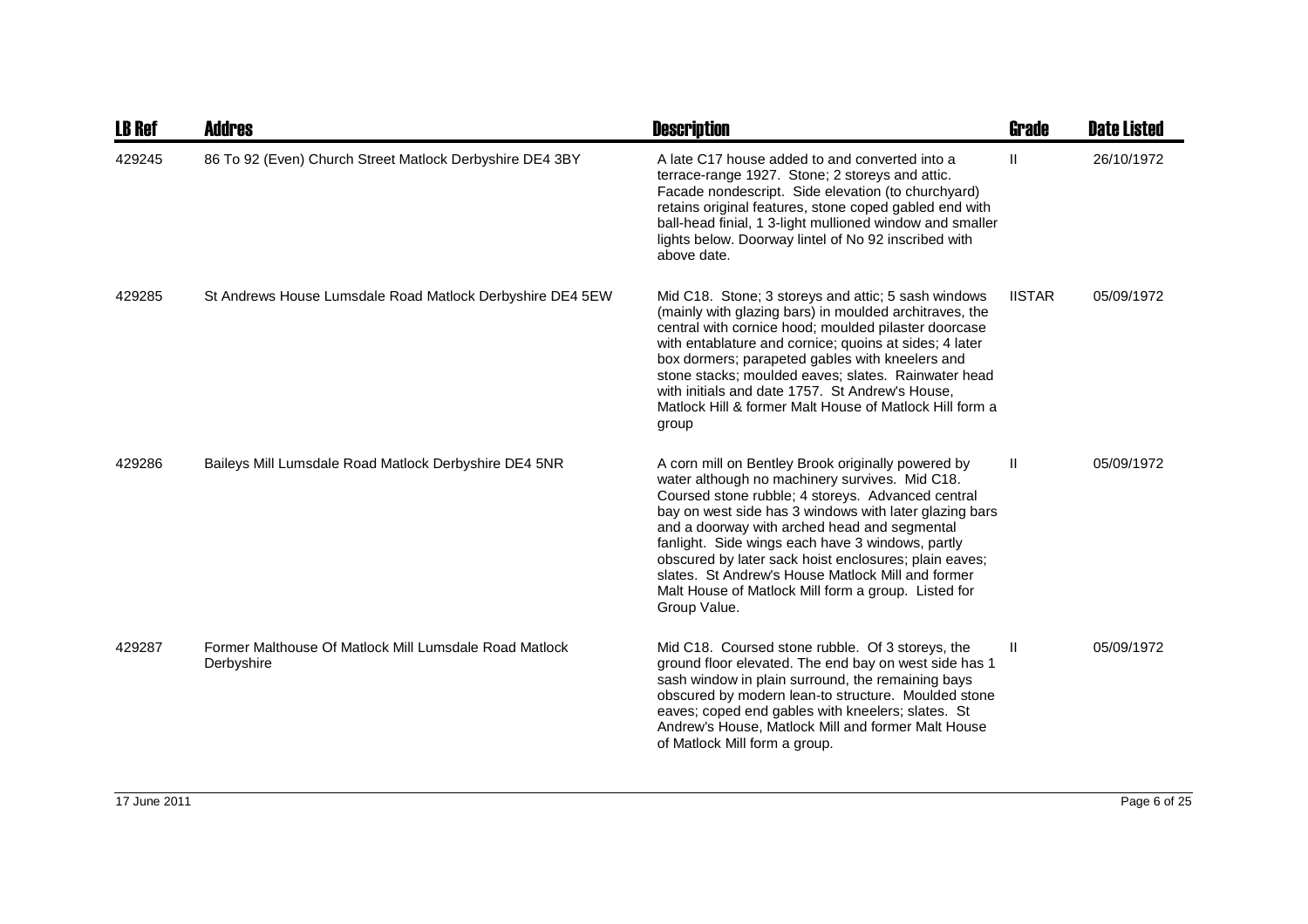| <b>LB Ref</b> | <b>Addres</b>                                                           | <b>Description</b>                                                                                                                                                                                                                                                                                                                                                                                                             | Grade         | <b>Date Listed</b> |
|---------------|-------------------------------------------------------------------------|--------------------------------------------------------------------------------------------------------------------------------------------------------------------------------------------------------------------------------------------------------------------------------------------------------------------------------------------------------------------------------------------------------------------------------|---------------|--------------------|
| 429292        | Derwent Bridge Dale Road Matlock Derbyshire                             | C15. 4 pointed arches with massive cut-waters. V-<br>shaped recessed on one side only. Restored and<br>widened 1904, AM.                                                                                                                                                                                                                                                                                                       | <b>IISTAR</b> | 22/06/1950         |
| 429293        | Boathouse Inn 110 Dale Road Matlock Derbyshire DE4 3PP                  | Early C19. Stucco; 2 storeys; 3 sash windows; plain<br>doorway on returned side in moulded reveal, with<br>steps up; plain eaves; stone stacks; tiles. Recessed<br>wing of coursed stone rubble on left-hand side with 2<br>sash windows.                                                                                                                                                                                      | $\mathbf{H}$  | 26/10/1972         |
| 429366        | Allenhill Spa Well Dimple Road Matlock Derbyshire                       | A small pedimented stone surround to the outlet of a<br>disused mineral spring. Perhaps the earliest in the<br>district. Inscription, "18211, Allenhill Spa Restored",                                                                                                                                                                                                                                                         | $\mathbf{H}$  | 26/10/1972         |
| 429367        | 11 Dimple Road Matlock Derbyshire DE4 3JX                               | Probably early C18. Coursed stone rubble; 2 storeys; II<br>2 sash windows fitted with C19 casements. Ground<br>floor has advanced wing of 1 storey with pentice roof<br>and plain doorcase. The main block, on left-hand<br>side, of 2 storeys and attic has stone coped gabled<br>end with kneelers and small wheel window and the<br>returned side to south has 2 windows fitted with C19<br>casements; plain eaves; slates. |               | 26/10/1972         |
| 429376        | Dimple Farmhouse Dimple Farm Hurds Hollow Matlock Derbyshire<br>DE4 3JZ | Late C17. Coursed stone rubble. L-shaped on plan,<br>the left-hand wing having 3 3-light chamfered<br>mullioned windows, those to ground floor mutilated<br>and fitted with C19 casements, a doorway at each side<br>in chamfered reveal, that on left with C19 rustic wood<br>porch; stone plinth. Advanced wing on right-hand side<br>has coped gabled end; sprocketed eaves; old stone<br>tiles.                            | $\mathbf{H}$  | 26/10/1972         |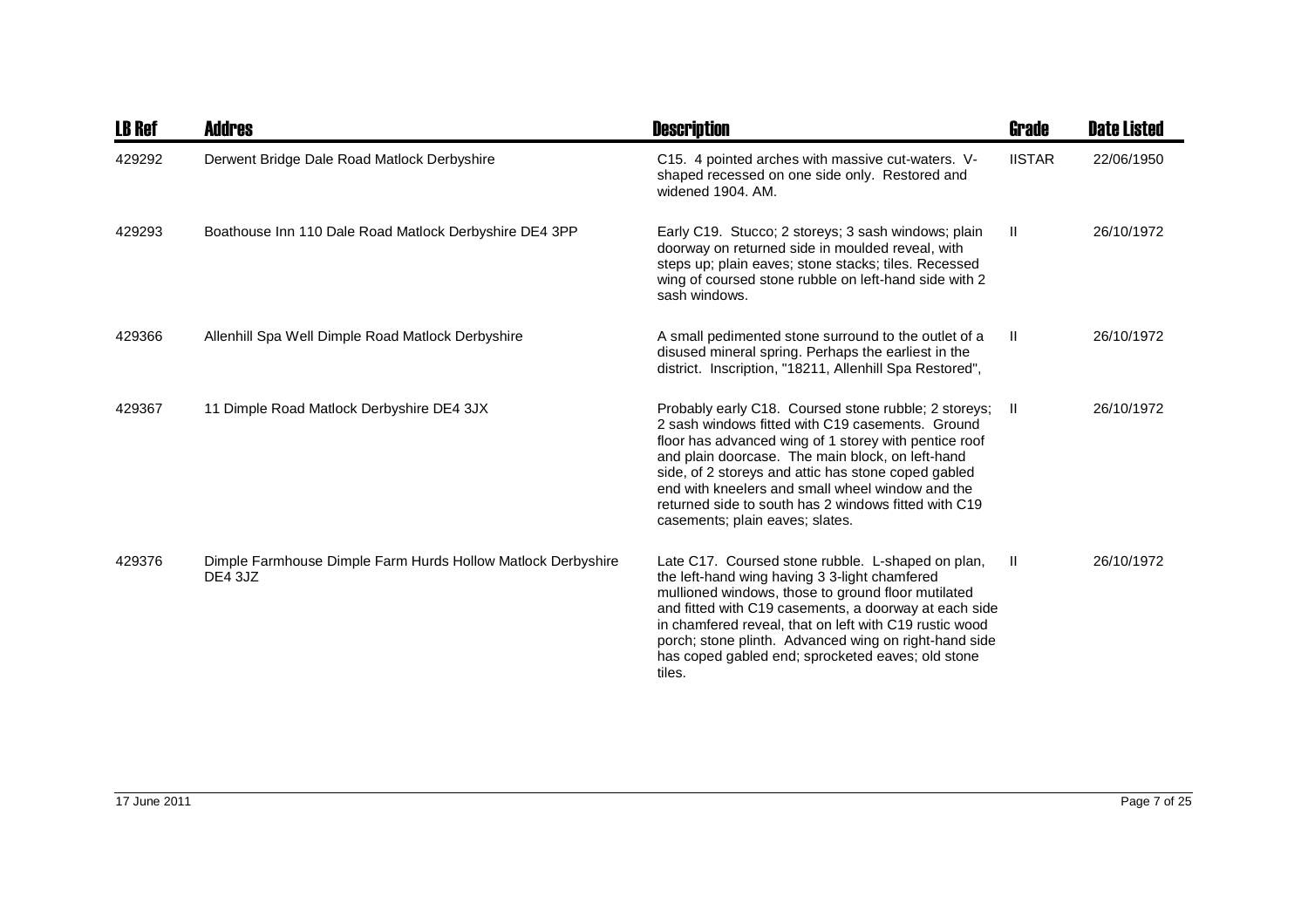| <b>LB Ref</b> | <b>Addres</b>                                             | <b>Description</b>                                                                                                                                                                                                                                                                                                                                                                                                                                                                                                                                  | Grade | <b>Date Listed</b> |
|---------------|-----------------------------------------------------------|-----------------------------------------------------------------------------------------------------------------------------------------------------------------------------------------------------------------------------------------------------------------------------------------------------------------------------------------------------------------------------------------------------------------------------------------------------------------------------------------------------------------------------------------------------|-------|--------------------|
| 429382        | 3 Knowleston Place Matlock Derbyshire DE4 3BU             | Dated 1621. Coursed stone rubble; 2 storeys; plain<br>gable to front; 1 later sash window and plain doorway<br>to ground storey, both in plain stone surrounds; stone<br>plaque with initials "W G W' and above date. Nos 3 to<br>15 (odd) form a group.                                                                                                                                                                                                                                                                                            | H.    | 26/10/1972         |
| 429384        | 5 Knowleston Place Matlock Derbyshire DE4 3BU             | Dated 17 (figures worn). A 3-storeyed house of<br>coursed stone rubble with ashlar dressings. 22-light<br>stone mullioned sash windows (single glazing bars) in<br>plain surrounds; quoins at sides; ground storey has a<br>square stone bay window at each side with ball-head<br>finials at each corner; plain doorway recessed at<br>centre with cornice hood. 1-windowed bay on left-<br>hand side with plaque dated 1772 has floor band and<br>quoins at sides. Slates. Nos 5 to 15 (odd) form a<br>group.                                     | Ш     | 26/10/1972         |
| 429385        | 7 To 13 (Odd) Knowleston Place Matlock Derbyshire DE4 3BU | 1857. A large and unusual terrace range. Coursed<br>stone rubble with ashlar dressings; 3 storeys; 9 sash<br>windows, 5 with moulded cornices and 4 (single light)<br>with hood-moulds; floor bands; quoins at centre and<br>sides; 4 doorways with arched fanlights; 3 canted bay<br>windows with moulded stone cornices extending<br>across facade as bands; moulded cornice with drop<br>finials at eaves and surmounted by 3 small gables with<br>ornamental barge-boards; slates. Grade II for group<br>value. Nos 3 to 15 (odd) form a group. | Ш.    | 26/10/1972         |
| 429386        | 15 Knowleston Place Matlock Derbyshire DE4 3BU            | Early C19. Ashlar; 2 storeys; 3 sash windows in plain<br>surrounds; floor band; Doric-porticoed entrance with<br>steps up, plain doorway and rectangular fanlight;<br>moulded stone eaves; hipped slate roof. Nos 3 to 15<br>(odd) form a group Listed for Group Value.                                                                                                                                                                                                                                                                             | - 11  | 26/10/1972         |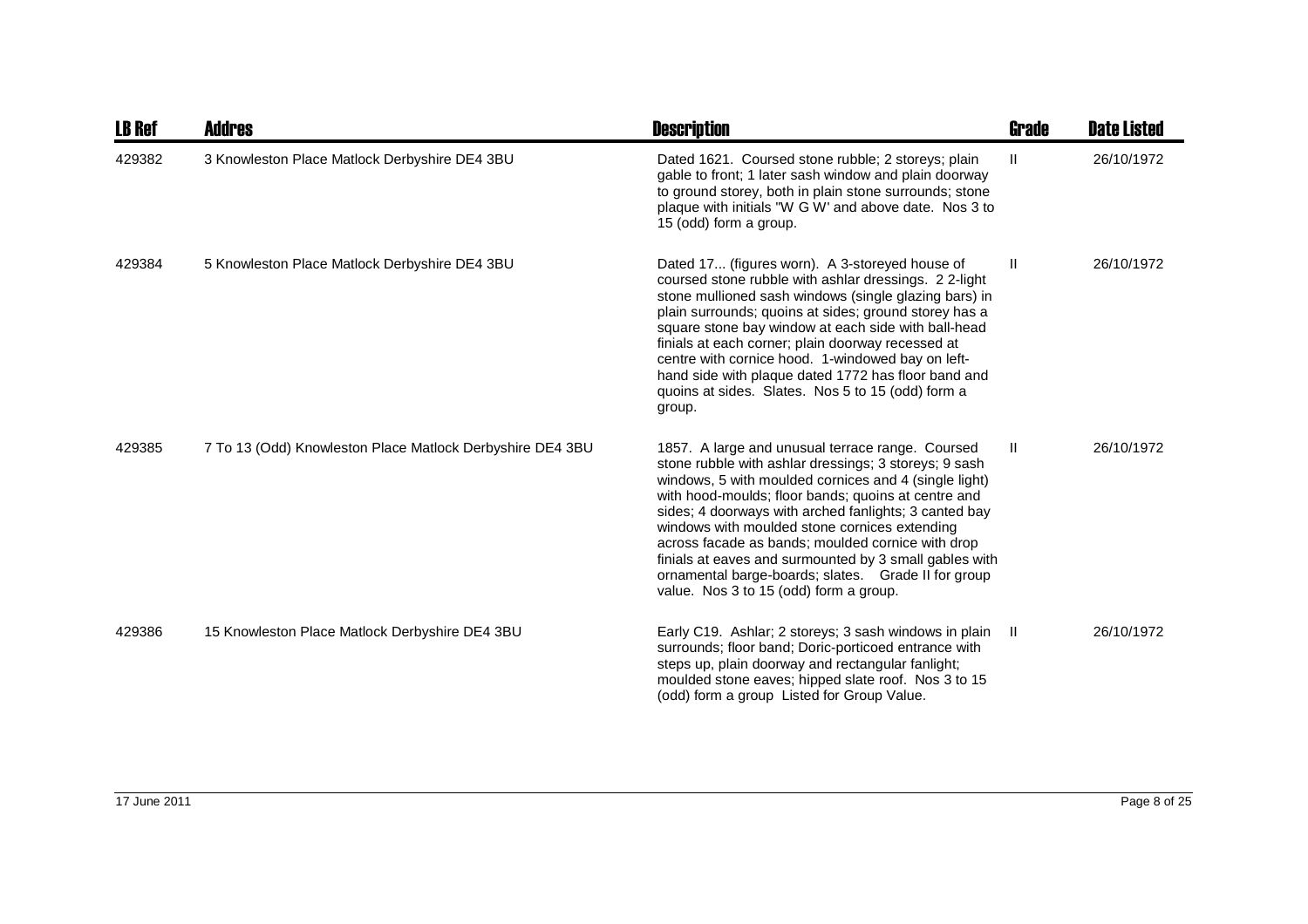| <b>LB Ref</b> | <b>Addres</b>                                                        | <b>Description</b>                                                                                                                                                                                                                                                                                                                                                                                                                                                                                                                                                                                                                                                                                                                                                                                                                                                                                                                                                                                                                                                                                                                                                                                                                                                          | Grade | <b>Date Listed</b> |
|---------------|----------------------------------------------------------------------|-----------------------------------------------------------------------------------------------------------------------------------------------------------------------------------------------------------------------------------------------------------------------------------------------------------------------------------------------------------------------------------------------------------------------------------------------------------------------------------------------------------------------------------------------------------------------------------------------------------------------------------------------------------------------------------------------------------------------------------------------------------------------------------------------------------------------------------------------------------------------------------------------------------------------------------------------------------------------------------------------------------------------------------------------------------------------------------------------------------------------------------------------------------------------------------------------------------------------------------------------------------------------------|-------|--------------------|
| 429499        | Swiss Cottages 38 And 40 Matlock Green Matlock Derbyshire DE4<br>3BT | Nos 38 & 40 (Swiss Cottages) Circa 1850. Built by<br>Joseph Paxton. A symmetrical pair of 2-storeyed<br>stone houses. Central gable and window having 3<br>arched lights in plain surround; an open porch at each<br>side with rusticated openings at front and on returned<br>sides, having semi-circular heads and keyblocks;<br>recessed wings at sides each having a window with<br>plain dog-eared lintel above a semi-circular headed<br>window with wheel fanlight; false quoins at sides; bold<br>open eaves and gable verges; low-pitch slate roof.<br>The group value note - Footbridge at north side of Nos<br>38 and 40 and Bridge House form a group with Nos 38<br>and 40 (Swiss Cottages) - should be<br>40 (Swiss Cottages) Circa 1850. Built by Joseph<br>Paxton. A symmetrical pair of 2-storeyed stone<br>houses. Central gable and window having 3 arched<br>lights in plain surround; an open porch at each side<br>with rusticated openings at front and on returned<br>sides, having semi-circular heads and keyblocks;<br>recessed wings at sides each having a window with<br>plain dog-eared lintel above a semi-circular headed<br>window with wheel fanlight; false quoins at sides; bold<br>open eaves and gable verges; low-pitch slate roof. | Ш.    | 26/10/1972         |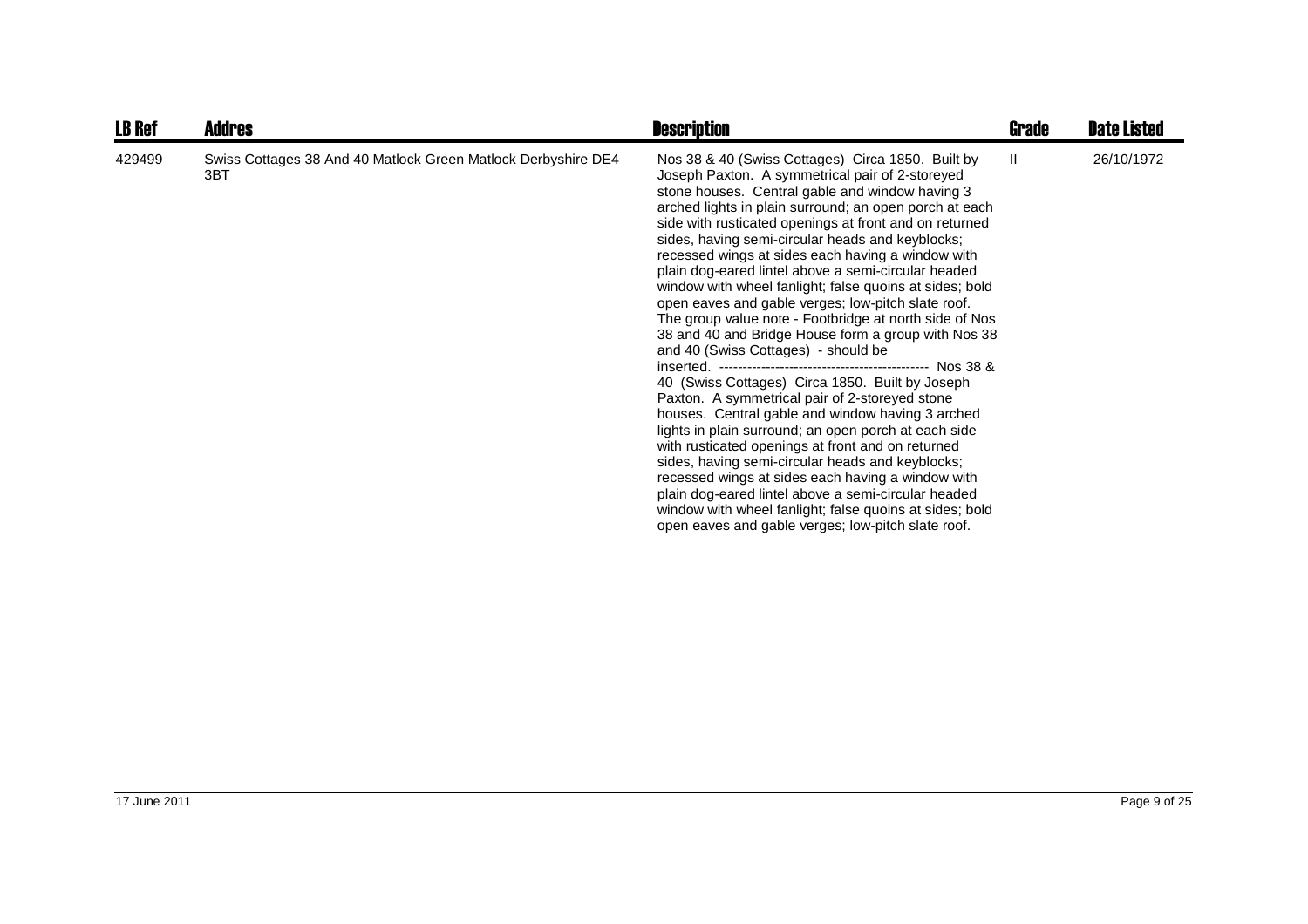| <b>LB Ref</b> | <b>Addres</b>                                                | <b>Description</b>                                                                                                                                                                                                                                                                                                                                                                                                                                                                                                                                                                                                                                                                                                                                             | Grade         | <b>Date Listed</b> |
|---------------|--------------------------------------------------------------|----------------------------------------------------------------------------------------------------------------------------------------------------------------------------------------------------------------------------------------------------------------------------------------------------------------------------------------------------------------------------------------------------------------------------------------------------------------------------------------------------------------------------------------------------------------------------------------------------------------------------------------------------------------------------------------------------------------------------------------------------------------|---------------|--------------------|
| 429500        | Huntsbridge House Matlock Green Matlock Derbyshire DE4 3EG   | Late C18. Stone. Of 2 wings set at right-angles. No<br>1, on west side, 3-storeyed with 3 sash windows (no<br>glazing bars) in plain architraves; moulded wood<br>doorcase with fluted stone pilasters, open pediment,<br>segmental fanlight and 6-panel door; band; quoins at<br>sides; moulded cornice; slates. Advanced single-<br>storeyed wing on right-hand side with 3 sash windows<br>and 2 plain doorways. No 3, on east side, of 2 storeys<br>with 2 2-light mullioned windows plus a small sash<br>window; original doorway blocked on left; later<br>extension on left-hand side has moulded wood<br>doorcase with 6-fielded panel door and C19 rustic<br>cornice hood porch; coped gable and kneelers on left-<br>hand side; plain eaves; slates. | $\mathbf{H}$  | 26/10/1972         |
| 429652        | Riber Castle Riber Road Riber Matlock Derbyshire DE4 5JU     | 1868. Built by John Smedley. A large castellated<br>mansion, the nucleus having square 3-storeyed towers<br>at the angles, and the site enclosed by battlemented<br>curtain-walls with out-towers. Late in date arid pure<br>pastiche, it may be regarded as a mammoth folly. It is<br>a well-known landmark, crowning a height, and from a<br>distance has character. Unoccupied and ruinous.                                                                                                                                                                                                                                                                                                                                                                 | Ш             | 22/06/1950         |
| 429653        | Riber Hall Hotel Riber Road Riber Matlock Derbyshire DE4 5JU | Early C17. Stone; 2 storeys; and attics; 2 6-light<br>transomed mullioned windows above and below: 2<br>gabled dormers with 3-light mullioned windows;<br>chamfered square-headed doorway. Advanced<br>gabled wings at sides, each with 6-light transomed<br>mullioned windows; moulded cornices; ball-head<br>finials to all gables; generally old stone tiles, some<br>modern slates. Undergoing extensive restoration<br>when inspected.                                                                                                                                                                                                                                                                                                                    | <b>IISTAR</b> | 22/06/1950         |
| 429654        | Riber Hall Riber Road Riber Matlock Derbyshire DE4 5JU       | Engraved stone gate-piers with ball-head finials; semi- II<br>circular steps; stone garden wall over frontage with<br>inset balustrades.                                                                                                                                                                                                                                                                                                                                                                                                                                                                                                                                                                                                                       |               | 22/06/1950         |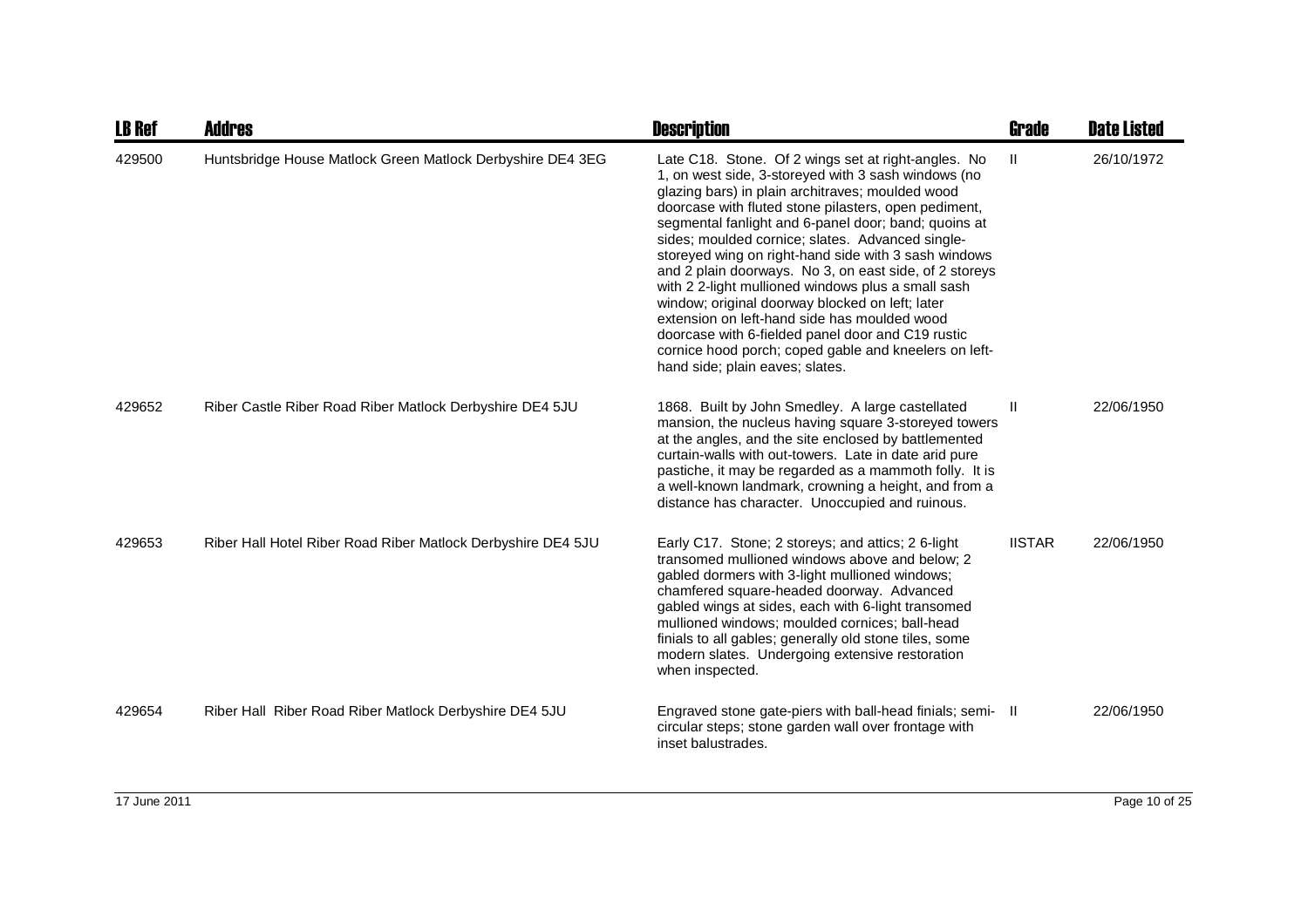| <b>LB Ref</b> | Addres                                                     | <b>Description</b>                                                                                                                                                                                                                                                                                                                                                                                                                                                                                                                                                                        | Grade         | <b>Date Listed</b> |
|---------------|------------------------------------------------------------|-------------------------------------------------------------------------------------------------------------------------------------------------------------------------------------------------------------------------------------------------------------------------------------------------------------------------------------------------------------------------------------------------------------------------------------------------------------------------------------------------------------------------------------------------------------------------------------------|---------------|--------------------|
| 429655        | Greenways Farm Riber Road Riber Matlock Derbyshire DE4 5JU | CI7. Stone. A long single-storeyed range with plain<br>lights and chamfered square-headed entrances; stone<br>gabled ends; generally old stone tiles, some asbestos<br>sheeting and slates.                                                                                                                                                                                                                                                                                                                                                                                               | Ш             | 26/10/1972         |
| 429656        | Riber Manor Riber Road Riber Matlock Derbyshire DE4 5JU    | Dated 1633. Stone. Irregular. 2 storeys and attics.<br>Gabled wing on right-hand side has 2 12-light<br>transomed mullioned windows and panel with initials<br>and above date. The left-hand wing has a chamfered<br>square-headed doorway and a 3-light mullioned<br>window. Later additions on left-hand side. At the rear<br>is a 3-storeyed tower-like projection. Stone gabled<br>ends; ball-head finials throughout; ornamented<br>octagonal stacks; generally old stone tiles, part slates.<br>Interior. Nos 1 & 2 (Crich View), Manor House &<br>Sunnyside Cottages form a group. | <b>IISTAR</b> | 22/06/1950         |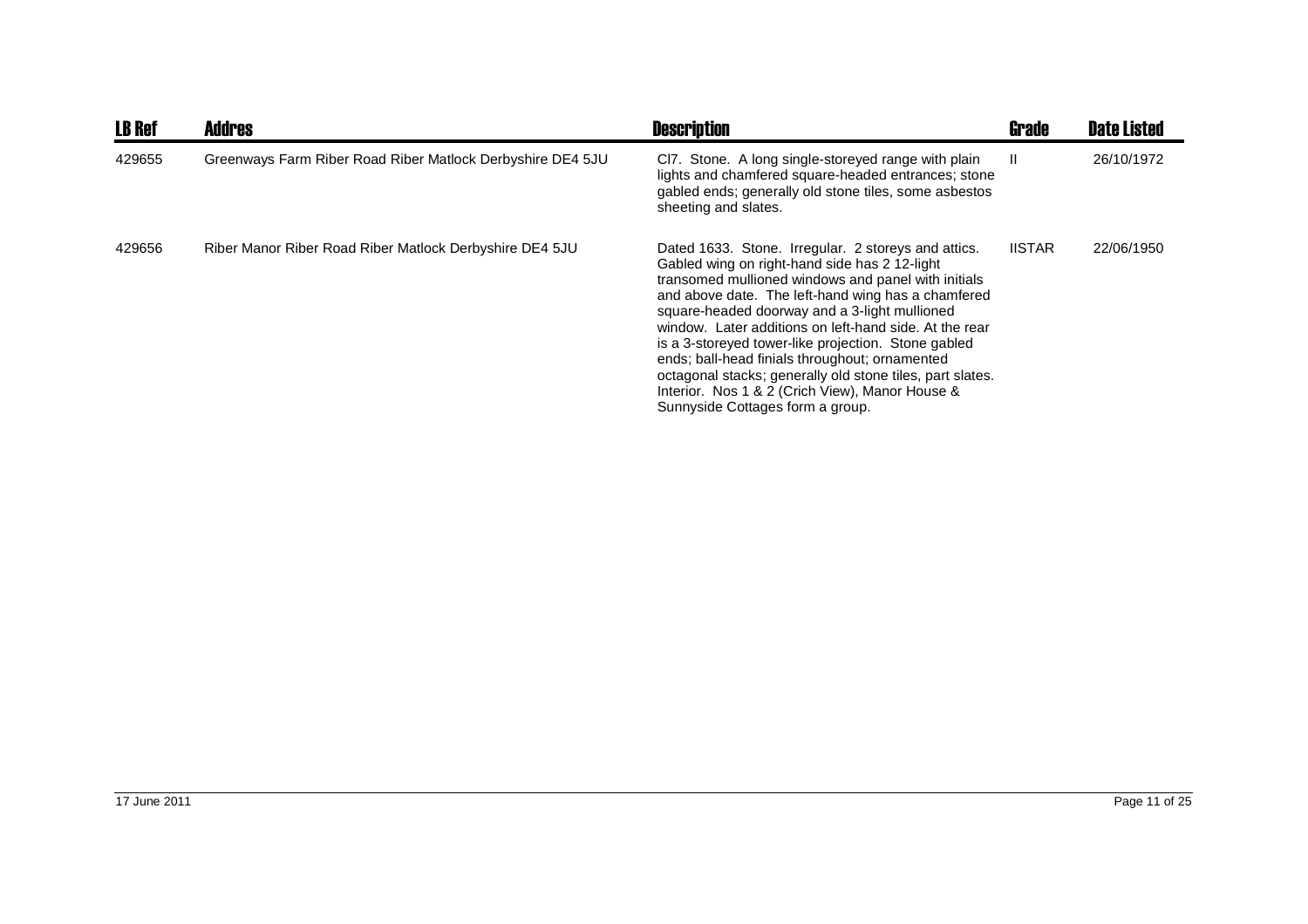| <b>LB Ref</b> | <b>Addres</b>                                                     | <b>Description</b>                                                                                                                                                                                                                                                                                                                                                                                                                                                                                                                                                                                                                                                                                                                                                                                                                                                                                                                                                                                                                                                                                                                                                                                                                                                                                                                                                                                                                                                                                                                                                                                                                                                                                                                                                                                                                                                                                                                                                                                                                                                                                                                                                                        | <b>Grade</b>  | <b>Date Listed</b> |
|---------------|-------------------------------------------------------------------|-------------------------------------------------------------------------------------------------------------------------------------------------------------------------------------------------------------------------------------------------------------------------------------------------------------------------------------------------------------------------------------------------------------------------------------------------------------------------------------------------------------------------------------------------------------------------------------------------------------------------------------------------------------------------------------------------------------------------------------------------------------------------------------------------------------------------------------------------------------------------------------------------------------------------------------------------------------------------------------------------------------------------------------------------------------------------------------------------------------------------------------------------------------------------------------------------------------------------------------------------------------------------------------------------------------------------------------------------------------------------------------------------------------------------------------------------------------------------------------------------------------------------------------------------------------------------------------------------------------------------------------------------------------------------------------------------------------------------------------------------------------------------------------------------------------------------------------------------------------------------------------------------------------------------------------------------------------------------------------------------------------------------------------------------------------------------------------------------------------------------------------------------------------------------------------------|---------------|--------------------|
| 429658        | St John The Baptists Chapel St Johns Road Matlock Bath Derbyshire | The entry shall be amended to read:- SK<br>2959<br>MATLOCK ST JOHN'S ROAD (off Cliff<br>Road) Matlock Bath 4/111<br>Chapel of St<br>John the Baptist, supporting retaining. wall and<br>attached boundary walls II* Chapel supporting<br>retaining wall and attached boundary walls and<br>integral trough. 1897, by E. Guy Dawber, for Mrs<br>Louisa Sophia Harris. Rubble carboniferous limestone,<br>of massive construction in lower part of the retaining<br>wall, with ashlar gritstone dressings. Stone slates, laid<br>to diminishing courses, replaced in concrete tiles to<br>south slope, and with a single moulded ashlar coped<br>gable to the east with kneelers and finals. Single cell<br>chapel, with small square bell turret, beneath lead-<br>covered pyramidal roof, projecting from south<br>elevation. West entrance front has central pointed-<br>arched doorway in moulded ashlar surround, with a<br>wooden gabled porch which continues to the north and<br>down the north side of the chapel as a lean-to covered<br>walk. Above the porch, a 3-light chamfered million<br>window above in the gable, a tiny Keyhole lancet. The<br>west facade has two 4 light chamfered mullion<br>windows, each light with a roundhead, then a flat<br>buttress which rises to the bell turret. Beyond this, an<br>oriel window with 4 chamfered mullioned lights. The<br>east gable has a 4 light reticulated tracery pointed<br>arched window. The interior contains many fine Arts<br>and Craft fittings, including a perpendicular style rood<br>screen by E Guy Dawbar, decorated ceiling plaster<br>work by George Bankart, a painted wooden altar piece<br>by John Cooke, and stained glass in the east window<br>by Louis Davis. The remainder of the fittings include<br>pulpit, pews and choir stalls, probably also by Dawbar,<br>and pendant light fittings. The chapel, which was<br>never consecrated is the only church designed by<br>Dawber. The chapel stands upon a massive retaining<br>wall, itself constructed of massive blocks of<br>limestone, laid roughly to courses. The wall extends<br>45 metres to the west, and incorporates a stone water | <b>IISTAR</b> | 26/10/1972         |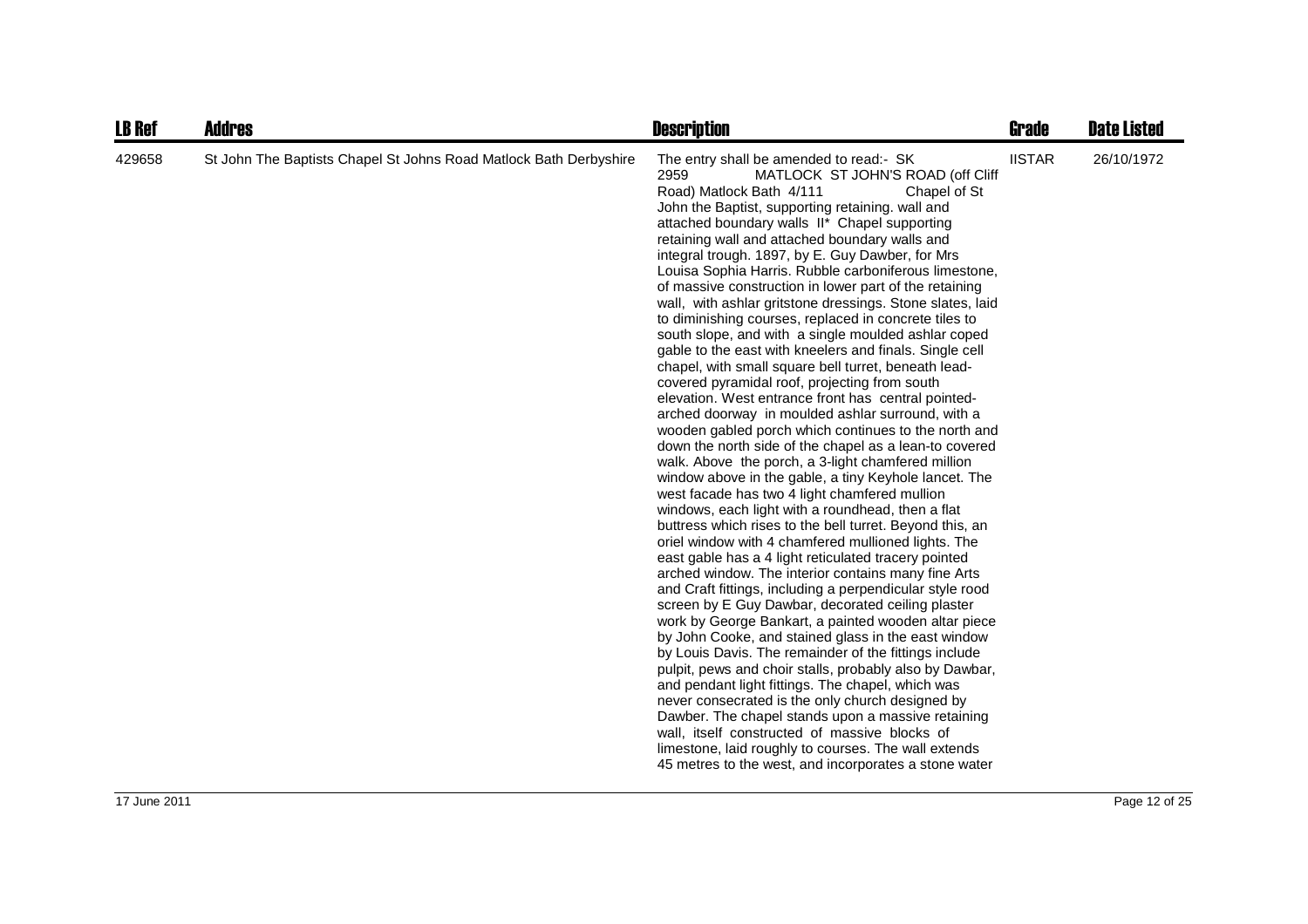| <b>LB Ref</b> | Addres | <b>Description</b>                                                                                                                                                                                                                                                                                                                                                                                                                                                                                                                                                                                                                                                                                                                                                                                                                                                                                                                                                                                                                                                                                                                                                                                                                                                                                                                                                                                                                                                                                                                                                                                                                                                                                                                                                                               | <b>Grade</b> | <b>Date Listed</b> |
|---------------|--------|--------------------------------------------------------------------------------------------------------------------------------------------------------------------------------------------------------------------------------------------------------------------------------------------------------------------------------------------------------------------------------------------------------------------------------------------------------------------------------------------------------------------------------------------------------------------------------------------------------------------------------------------------------------------------------------------------------------------------------------------------------------------------------------------------------------------------------------------------------------------------------------------------------------------------------------------------------------------------------------------------------------------------------------------------------------------------------------------------------------------------------------------------------------------------------------------------------------------------------------------------------------------------------------------------------------------------------------------------------------------------------------------------------------------------------------------------------------------------------------------------------------------------------------------------------------------------------------------------------------------------------------------------------------------------------------------------------------------------------------------------------------------------------------------------|--------------|--------------------|
|               |        | trough, and 10 metres to the east, it forms a boundary<br>wall which encloses the approach to the<br>ST JOHN'S ROAD (OFF CLIFF<br>2959<br>ROAD)<br>Chapel of St John the<br>Baptist II Chapel, 1897 designed by E Guy Dawber.<br>Coursed rubble with ashlar dressings. Graduated slate<br>roof with a single moulded ashlar coped gable to the<br>east with kneelers and finials. Single cell chapel with<br>small square bell turret projecting from north facade.<br>West entrance front has central pointed arched<br>doorway in moulded ashlar surround, with wooden<br>gabled porch which continues to the left and down the<br>side of the chapel as a lean-to covered walk. Above<br>the porch a 3 light chamfered mullion window, above in<br>the gable a tiny key-hole lancet. The west facade has<br>2,4- light chamfered mullion windows, each light with a<br>round head then a flat buttress which rises to the bell<br>turret and beyond an oriel window with 4 chamfered<br>mullioned lights. The east front has a 4 light<br>reticulated tracery pointed arched window. The interior<br>contains many fine Arts and Crafts fittings,a<br>Perpendicular style rood scream by E Guy<br>Dawber, plaster ceiling by George Bankart, painted<br>wooden altar piece by John Cooke. The remainder of<br>the fittings include pulpit pews and choir stalls are<br>probably also by<br>2959<br>ST JOHN'S ROAD MATLOCK<br><b>BATH</b><br>Chapel of St John the<br>Baptist C 1897. Architect, Sir Guy Dawber. Early<br>English Gothic style in the manner of Bodley. Of<br>uncoursed stone rubble with ashlar dressings,<br>surmounting, and flanked by, massive retaining walls.<br>Nave, chancel, spire, belleote and west loggia. In a<br>picturesque set-ring on the side of the cliff. |              |                    |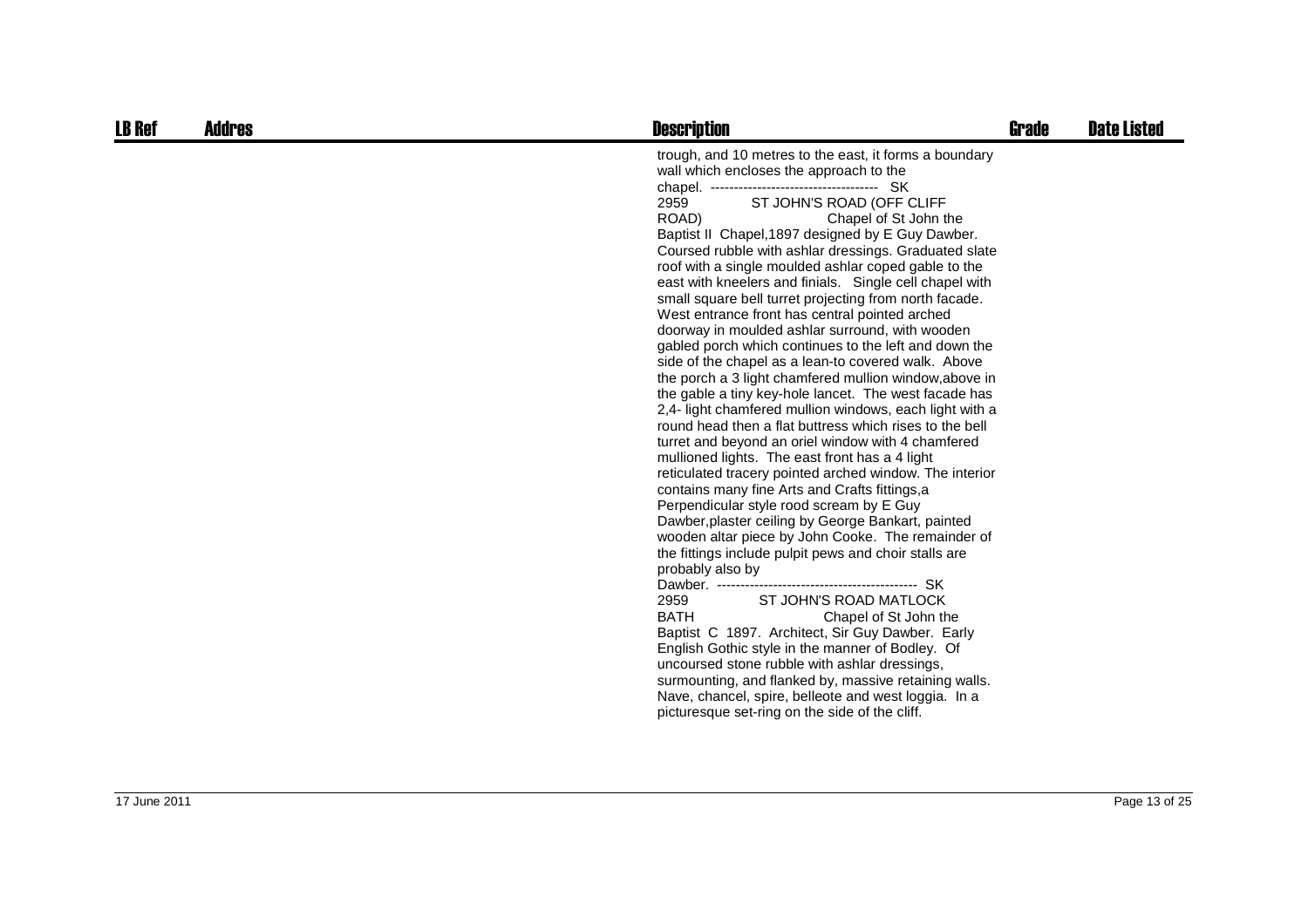| <b>LB Ref</b> | <b>Addres</b>                                       | <b>Description</b>                                                                                                                                                                                                                                                                                                                                                                                                                                                                                                                                                                                                                                                                                                                                                                                                                                                                                                                                                                                                                                                                                                                                                                                                                                                                                                                                                                                                                                                                                                                                                                                                                                                                                                                                                                                                                                                                                                                                                                                                                                                                                                                                                                                             | <b>Grade</b>  | <b>Date Listed</b> |
|---------------|-----------------------------------------------------|----------------------------------------------------------------------------------------------------------------------------------------------------------------------------------------------------------------------------------------------------------------------------------------------------------------------------------------------------------------------------------------------------------------------------------------------------------------------------------------------------------------------------------------------------------------------------------------------------------------------------------------------------------------------------------------------------------------------------------------------------------------------------------------------------------------------------------------------------------------------------------------------------------------------------------------------------------------------------------------------------------------------------------------------------------------------------------------------------------------------------------------------------------------------------------------------------------------------------------------------------------------------------------------------------------------------------------------------------------------------------------------------------------------------------------------------------------------------------------------------------------------------------------------------------------------------------------------------------------------------------------------------------------------------------------------------------------------------------------------------------------------------------------------------------------------------------------------------------------------------------------------------------------------------------------------------------------------------------------------------------------------------------------------------------------------------------------------------------------------------------------------------------------------------------------------------------------------|---------------|--------------------|
| 429660        | All Saints Church Smedley Street Matlock Derbyshire | Previously Grade C - regraded to Grade II on<br>24.11.10 Revised Description as follows:- Parish<br>church of 1884 by Healey, with west end completed in<br>1958. MATERIALS: Tooled gritstone in regular<br>courses, with freestone dressings, graded-slate roof.<br>PLAN: Short aisled nave, chancel of equal height, with<br>south chapel and north organ chamber and vestry.<br>EXTERIOR: Early-English style church of very lofty<br>proportions. The nave is only 2 bays long, with 2-light<br>plate-tracery clerestorey windows. Aisles have paired<br>lancets. In the south aisle is a trefoil-headed doorway<br>with ringed nook shafts. An additional half bay at the<br>west end of the south aisle is part of the west front of<br>1958 that incorporates an entrance vestibule and<br>gallery. The west front has a wide entrance arch<br>above which, and set back behind a coped parapet, is<br>a polygonal apse with simple pairs of gallery windows.<br>The chancel has 3 lancets with a cusped circle above,<br>forming the east window, set very high due to the fall<br>in the ground, and towers over the priest's doorway in<br>the south wall. The chancel clerestorey has 2 lancets<br>and on the south side a bracketed bellcote with<br>louvres (presumably meant to be a temporary<br>measure in advance of a bell tower). The south chapel<br>has a 2-light plate-tracery east window, single and<br>paired lancets in the south wall and west rose window.<br>The north vestry, which has a hipped roof, and organ<br>chamber have square-headed windows, and a small<br>quatrefoil north window to the organ chamber.<br>INTERIOR: Nave and chancel are of equal height and<br>have a hammerbeam roof of 2+3 bays, on rich foliage<br>corbels. The junction of nave and chancel is marked<br>by triple shafts rising from the top of an arcade pier.<br>Nave and chancel have continuous arcades of<br>different design. The 2-bay nave arcade has a round<br>pier, roll and hollow mouldings in the arch, and<br>nailhead decoration to the west responds and east<br>piers. The chancel arcade is 2 bays with octagonal<br>piers, capitals with nailhead and square abaci, with | $\mathbf{II}$ | 26/10/1972         |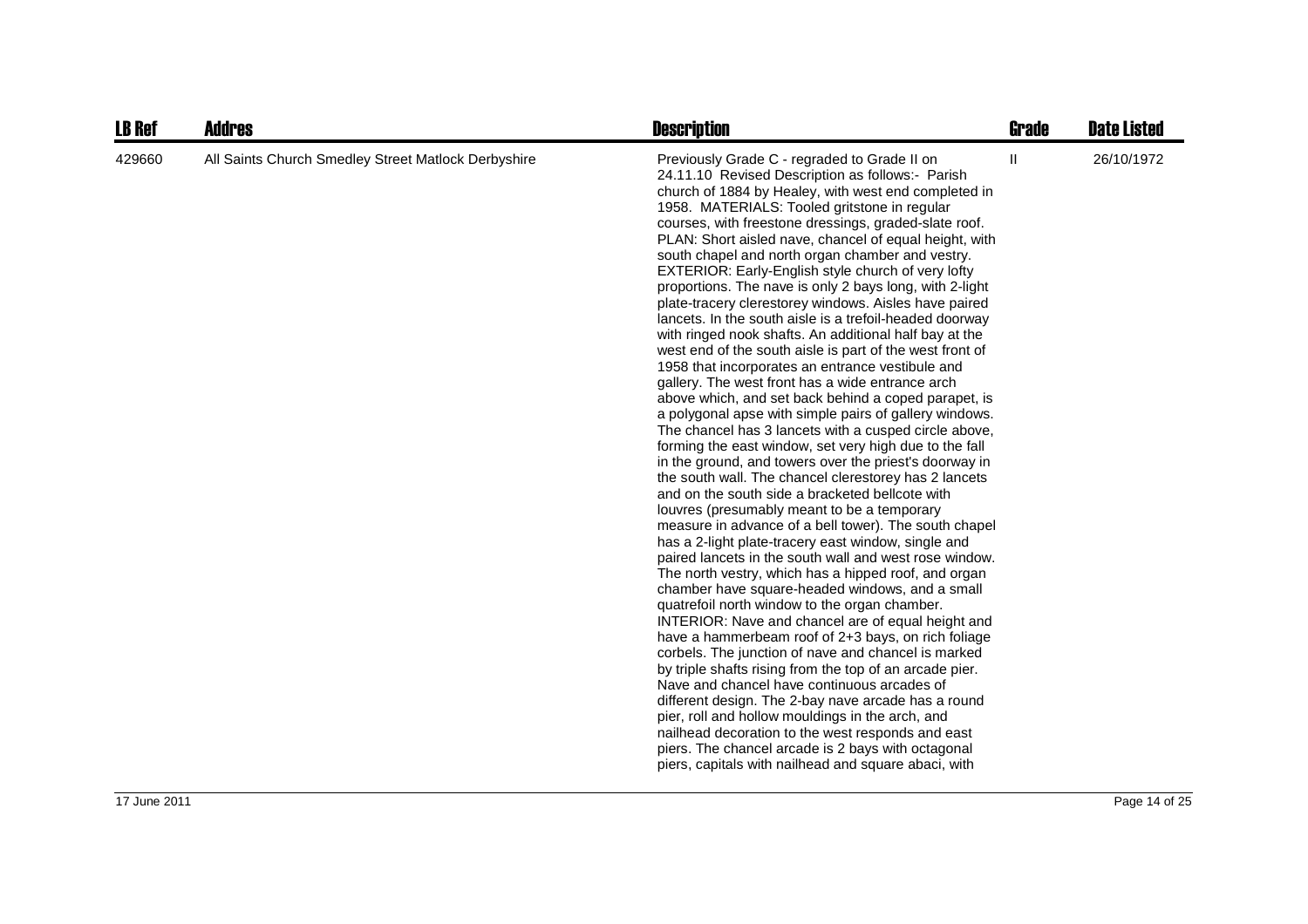| <b>LB Ref</b> | <b>Addres</b> | <b>Description</b>                                                                                                                                                                                                                                                                                                                                                                                                                                                                                                                                                                                                                                                                                                                                                                                                                                                                                                                                                                                                                                                                                                                                                                                                                                                                                                                                                                                                                                                                                                                                                                                                                                                                                                                                                                                                                                                                                                                                                                                                                                                                                                                                                                                          | <b>Grade</b> | <b>Date Listed</b> |
|---------------|---------------|-------------------------------------------------------------------------------------------------------------------------------------------------------------------------------------------------------------------------------------------------------------------------------------------------------------------------------------------------------------------------------------------------------------------------------------------------------------------------------------------------------------------------------------------------------------------------------------------------------------------------------------------------------------------------------------------------------------------------------------------------------------------------------------------------------------------------------------------------------------------------------------------------------------------------------------------------------------------------------------------------------------------------------------------------------------------------------------------------------------------------------------------------------------------------------------------------------------------------------------------------------------------------------------------------------------------------------------------------------------------------------------------------------------------------------------------------------------------------------------------------------------------------------------------------------------------------------------------------------------------------------------------------------------------------------------------------------------------------------------------------------------------------------------------------------------------------------------------------------------------------------------------------------------------------------------------------------------------------------------------------------------------------------------------------------------------------------------------------------------------------------------------------------------------------------------------------------------|--------------|--------------------|
|               |               | stilted arches, the spandrels of which have open<br>cusped circles. East responds have foliage capitals<br>and nook shafts. The east window has a shafted rere-<br>arch. The south chapel has a trussed-rafter roof. Walls<br>are exposed freestone. The chancel floor has<br>decorative tiles. Other floors are concealed beneath<br>carpet but pews are on raised floorboards.<br><b>PRINCIPAL FIXTURES: The main interior feature of</b><br>interest is the east window by Morris & Co (1905),<br>showing saints and prophets to the design of Burne-<br>Jones. A sequence of north aisle windows narrates the<br>New Testament story from Resurrection to Pentecost,<br>by Heaton Butler & Bayne (c 1907). An abstract south<br>chapel window is by Sarah Burgess and Tony Sandles<br>(2005). The big square font has inscription and corner<br>shafts, and the equally imposing round freestone<br>pulpit has cusped arches and column with detached<br>shafts. Benches have shaped ends with pierced<br>roundels; choir stalls have shaped ends with panelled<br>backs and frontals. The back tiers are integral with<br>canopied screens to the south chapel and the organ<br>chamber, both incorporating doorways. In the<br>sanctuary is Gothic panelling incorporating a priest's<br>stall. The freestone reredos has cusped arches on<br>marble shafts, framing a central high-relief crucifixion,<br>and symbols of Evangelists under outer arches. The<br>south chapel has a panelled Gothic wooden reredos<br>with central carved figure of Christ under a canopy. A<br>low brass chancel screen on a freestone base is dated<br>1898. HISTORY: Parish church of 1883-84 by<br>Thomas Henry Healey (1839-1910), in partnership<br>with his brother Francis (1836-1910), architects of<br>Bradford. The church was intended to capitalise on the<br>success of John Smedley's Hydro, the hydropathic<br>establishment that treated as many as 2000 patients a<br>year in its C19 heyday. The original plan was to build a<br>much larger church, beginning at the east end, but the<br>scheme was over-ambitious and the nave was never<br>completed. A suitable west front was built in 1958. |              |                    |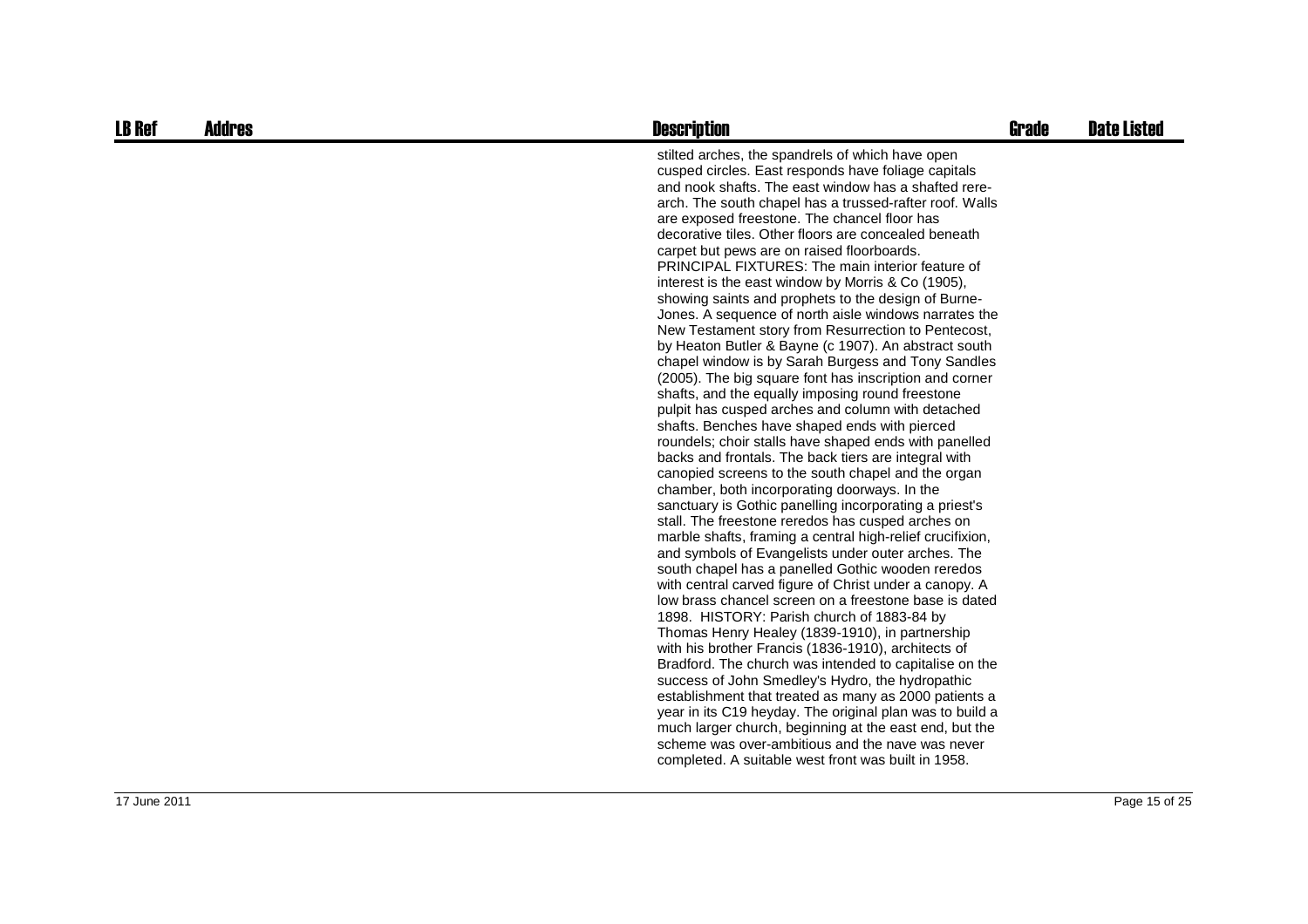| <b>LB Ref</b> | Addres                                                   | <b>Description</b>                                                                                                                                                                                                                                                                                                                                                                                                                                                                                                                                                                                                                    | <b>Grade</b> | <b>Date Listed</b> |
|---------------|----------------------------------------------------------|---------------------------------------------------------------------------------------------------------------------------------------------------------------------------------------------------------------------------------------------------------------------------------------------------------------------------------------------------------------------------------------------------------------------------------------------------------------------------------------------------------------------------------------------------------------------------------------------------------------------------------------|--------------|--------------------|
|               |                                                          | SOURCES Pevsner, N., (revised E. Williamson), The<br>Buildings of England: Derbyshire (1978), 274.<br><b>REASONS FOR DESIGNATION The Church of All</b><br>Saints is designated at Grade II for the following<br>principal reasons: * It is a large and lavish Gothic-<br>Revival building in a prominent position on the hillside<br>above the town. * It includes a well-designed east<br>window to the design of Edward Burne-Jones, and a<br>scheme of glass by Heaton, Butler & Bayne. * For its<br>association with the development of Matlock as a C19<br>resort.                                                               |              |                    |
| 429661        | County Offices Smedley Street Matlock Derbyshire DE4 3AG | The original wing built by Smedley, 1867. Stone; 4<br>storeys; 11 windows fitted with modern sashes; sill<br>bands; castellated parapets. Later single-storeyed<br>addition on south side with 4 circular windows. 4-<br>storeyed wing on east side, an addition of circa 1885<br>by George Statham of Nottingham, has tower on left-<br>hand side with square mansard roof surmounted by<br>iron cresting and corona. Much of the original interior<br>has been retained. Forms part of a very large and<br>complex building having numerous later additions and<br>alterations, the whole prominently sited high above the<br>town. | $\mathbf{H}$ | 26/10/1972         |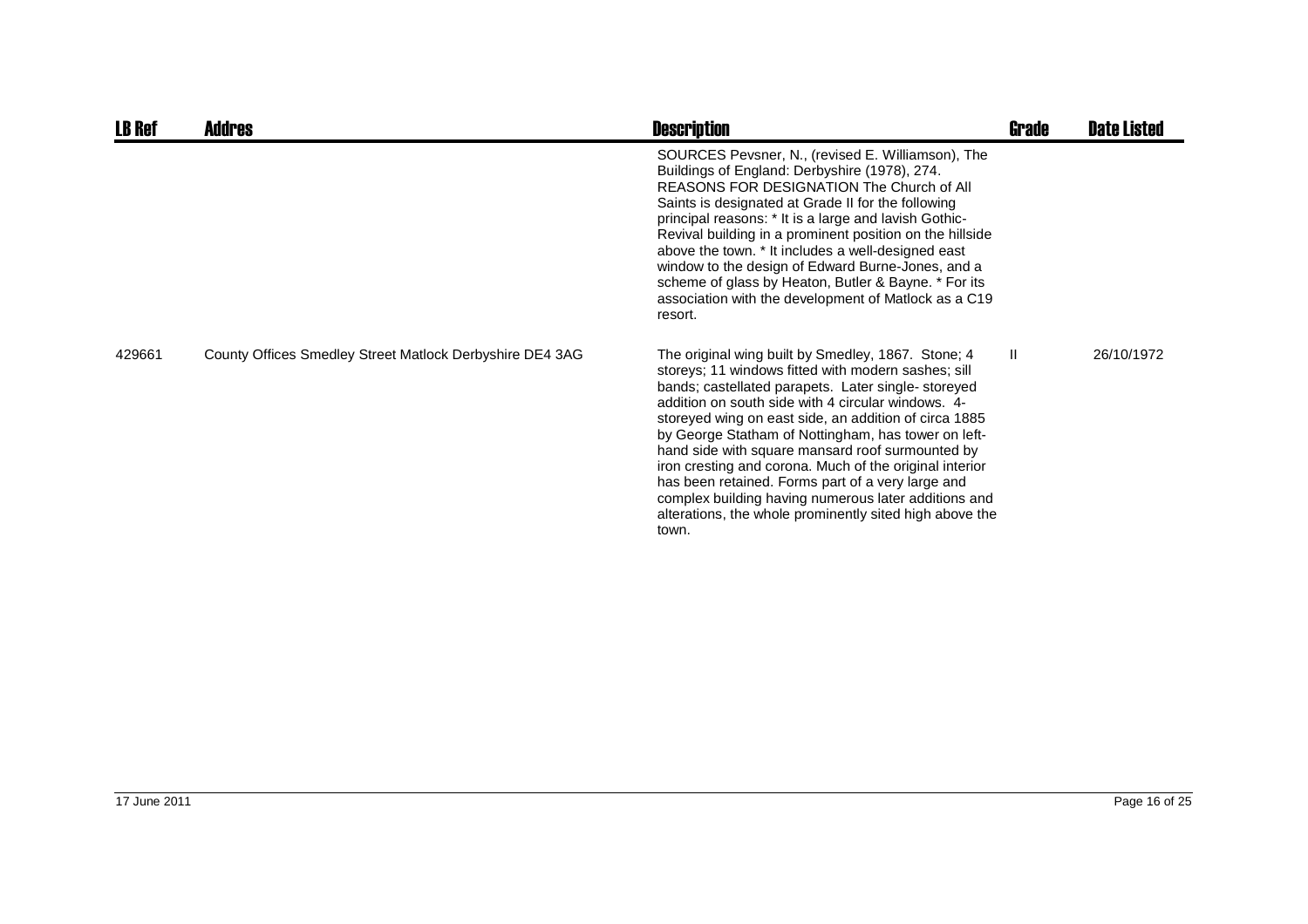| <b>LB Ref</b> | Addres                                                           | <b>Description</b>                                                                                                                                                                                                                                                                                                                                                                                                                                                                                                                                                                                                                                                                                      | Grade        | <b>Date Listed</b> |
|---------------|------------------------------------------------------------------|---------------------------------------------------------------------------------------------------------------------------------------------------------------------------------------------------------------------------------------------------------------------------------------------------------------------------------------------------------------------------------------------------------------------------------------------------------------------------------------------------------------------------------------------------------------------------------------------------------------------------------------------------------------------------------------------------------|--------------|--------------------|
| 429802        | 8 And 10 Snitterton Road Matlock Derbyshire DE4 3LZ              | (Formerly listed as Derbyshire Stone Co Offices) Late II<br>C18. Ashlar; 2 storeys; 5 sash windows in plain<br>architraves, the central moulded with slight cornice.<br>Divided by plain pilasters into 3 bays; panelled door in<br>moulded stone architrave with curved pediment on<br>consoles; quadrant-shaped steps with raised plinth on<br>right-hand side; moulded stone eaves; former slate<br>roof now tiled. Modern but sympathetic wing added on<br>left-hand side with doorway having coupled Roman<br>Doric half-round pilasters at sides, blocking course<br>with voluted acroteria and topped by 2 stone urns.<br>Small gabled wing with Venetian window and later<br>additions at rear. |              | 22/06/1950         |
| 429819        | Wellfield Cottage Rutland Street Matlock Derbyshire DE4 3GN      | Dated 1667. Coursed stone rubble; 2 storeys. Plain<br>elevation to road with lower advanced gabled wing<br>near to centre; coped gabled ends, that on left-hand<br>side with square-headed doorway, the lintel inscribed<br>with initials and above date, and each with a single-<br>light window in plain chamfered reveal. The south<br>side has 2 3-light mullioned windows in chamfered<br>reveals; plain eaves; slates with old stone tiles to<br>gabled wing. Unoccupied and dilapidated at time of<br>survey.                                                                                                                                                                                    | $\mathbf{I}$ | 15/06/1971         |
| 429855        | Footbridge To Rear Of 38 And 40 Matlock Green Matlock Derbyshire | Circa 1850 or earlier. Small stone footbridge over a<br>stream. Of one segmental span and with plain<br>parapets. Footbridge at north side of Nos 38 and 40<br>and Bridge House form a group with Nos 38 and 40<br>(Swiss Cottages). Listed for Group Value.                                                                                                                                                                                                                                                                                                                                                                                                                                            | Ш            | 17/03/1975         |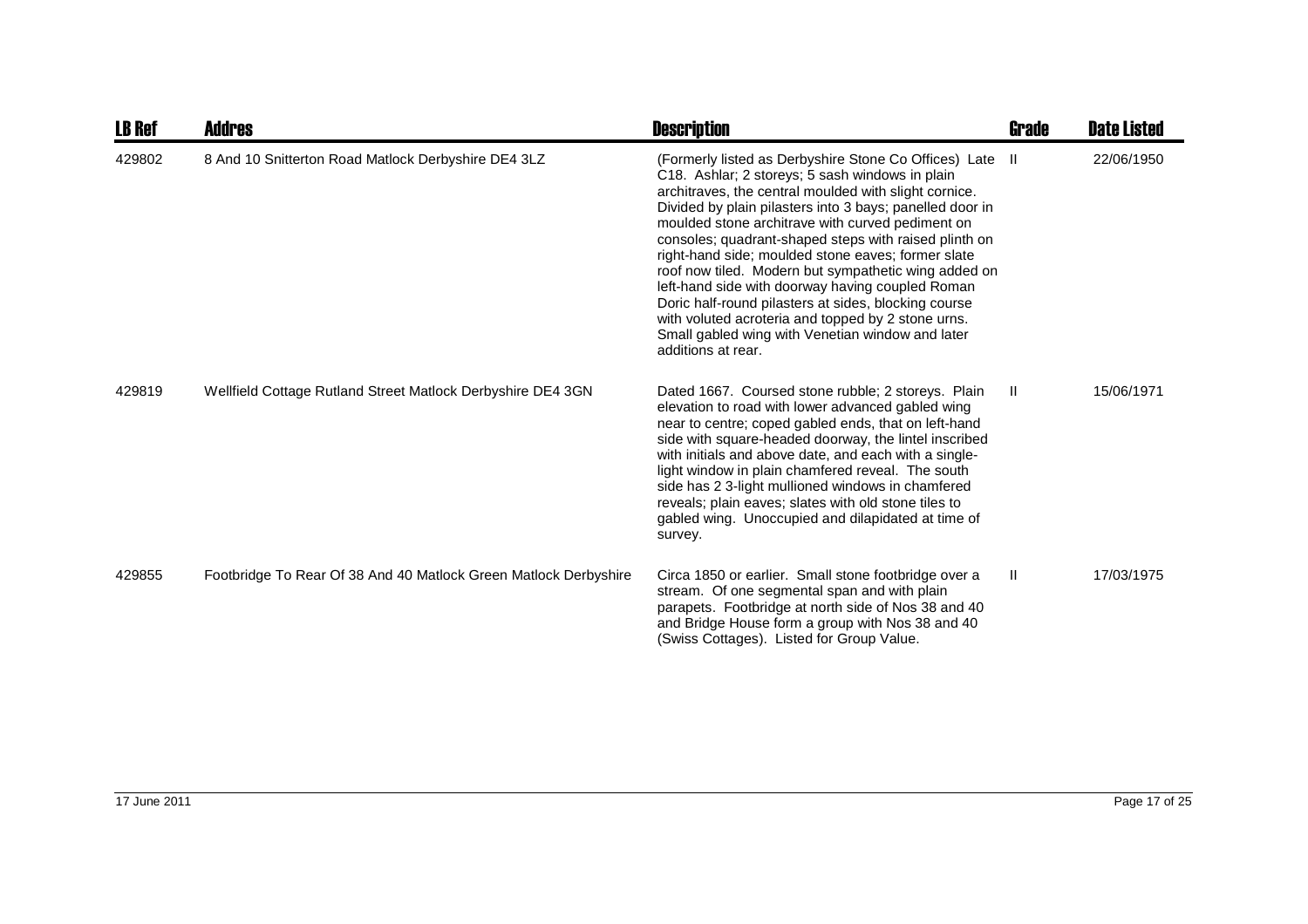| <b>LB Ref</b> | <b>Addres</b>                                       | <b>Description</b>                                                                                                                                                                                                                                                                                                                                                                                                                                                                                                                                                                                                                                                                                                                       | Grade         | <b>Date Listed</b> |
|---------------|-----------------------------------------------------|------------------------------------------------------------------------------------------------------------------------------------------------------------------------------------------------------------------------------------------------------------------------------------------------------------------------------------------------------------------------------------------------------------------------------------------------------------------------------------------------------------------------------------------------------------------------------------------------------------------------------------------------------------------------------------------------------------------------------------------|---------------|--------------------|
| 429856        | Bridge House Matlock Green Matlock Derbyshire       | Circa 1850. Probably Paxton. A plain stone building<br>of 2 storeys. One side windowless and with two<br>doorways'1 one square-headed and one with<br>segmental arch with keyblock (obviously reused)<br>engraved with date 1787. West side has 2 small-<br>paned iron casements and the gable facing road, one<br>semi-circular headed window. Rear gable with plain<br>doorway at 1st storey and flight of stone steps up from<br>side. Bold projecting eaves; fish-scale slates; partly<br>repaired with slates. Appears to have been in long<br>use as a warehouse. In need of repair. Footbridge at<br>north side of Nos 38 and 40 and Bridge House form a<br>group with Nos 38 and 40 (Swiss Cottages). Listed<br>for Group Value. | $\mathbf{II}$ | 17/03/1975         |
| 429966        | 79 And 81 Cavendish Road Matlock Derbyshire DE4 3HD | Pair of cottages. 1903-4. Designed by Parker and<br>Unwin. Coursed rubble with ashlar dressings. Plain<br>tile roofs with 2 gable and a single ridge ashlar<br>stacks. 2 storey 4 bay garden front with a pair of 3<br>light flush mullion windows in the centre, flanked by 2<br>storey 5 light canted ashlar bay windows with flush<br>mullions and transoms. Above in the centre a pair of<br>flush ashlar cross mullion windows. The interiors<br>retain many of their original fittings including doors,<br>inglenook fireplace on the ground floor and copper<br>hooded fireplaces above.                                                                                                                                          | $\mathbf{II}$ | 28/08/1987         |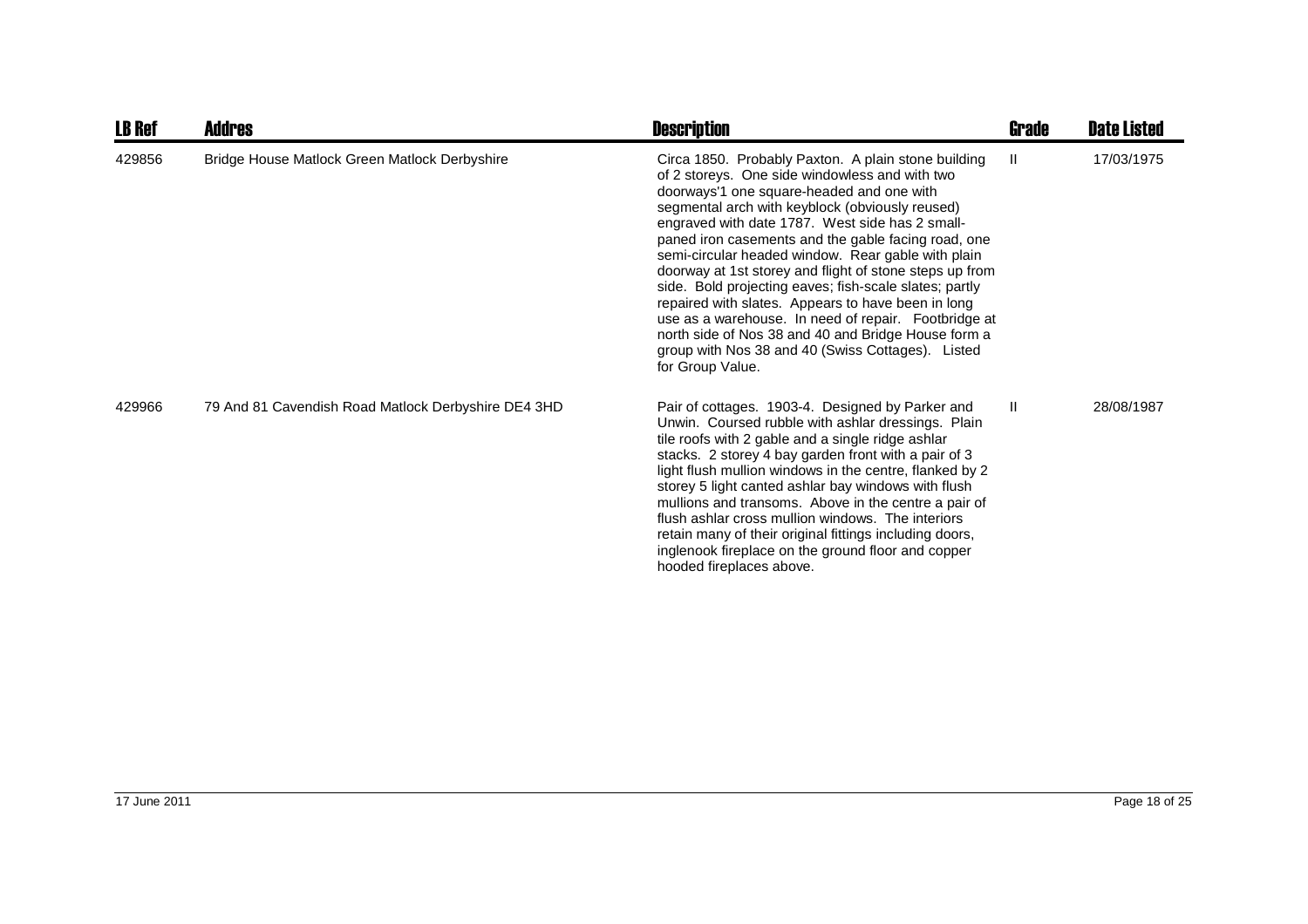| <b>LB Ref</b> | <b>Addres</b>                                              | <b>Description</b>                                                                                                                                                                                                                                                                                                                                                                                                                                                                                                                                                                                                                                                                                                                                                                                                                                                                                                                                                                                                                                                                                                                                                                                                                                                                                                                                                                                                                                                                                                                                                                                                                                                                                                                                                                                                                                                                                                                                                                                                                                                                                                                                                                                                | Grade        | <b>Date Listed</b> |
|---------------|------------------------------------------------------------|-------------------------------------------------------------------------------------------------------------------------------------------------------------------------------------------------------------------------------------------------------------------------------------------------------------------------------------------------------------------------------------------------------------------------------------------------------------------------------------------------------------------------------------------------------------------------------------------------------------------------------------------------------------------------------------------------------------------------------------------------------------------------------------------------------------------------------------------------------------------------------------------------------------------------------------------------------------------------------------------------------------------------------------------------------------------------------------------------------------------------------------------------------------------------------------------------------------------------------------------------------------------------------------------------------------------------------------------------------------------------------------------------------------------------------------------------------------------------------------------------------------------------------------------------------------------------------------------------------------------------------------------------------------------------------------------------------------------------------------------------------------------------------------------------------------------------------------------------------------------------------------------------------------------------------------------------------------------------------------------------------------------------------------------------------------------------------------------------------------------------------------------------------------------------------------------------------------------|--------------|--------------------|
| 429967        | Rockside Hall Wellington Street Matlock Derbyshire DE4 3RW | Rockside Hall of Residence to Matlock College of<br>Further Education College Hall of Residence, formerly<br>a Hydropathic Establishment. Built c 1860 largely<br>extended by Parker and Unwin 1901-05 in the Art<br>Nouveau Style. Further extensions 1923 and<br>1928, converted to a college c 1950. Coursed rubble<br>with ashlar and red brick dressings and some<br>rendering with plain tile roofs. 3 storey mid C19<br>original block with 7 bay south front with ashlar coped<br>gables and kneelers plus 2 ashlar gable stacks. This<br>front has some original glazing bar sashes, and some<br>C20 casements. Attached to the east end and<br>projecting 7 bays to the south is the tall 5 storey plus<br>attic extension wing added by Parker and Unwin. This<br>wing has continuous ashlar lintel bands with<br>pronounced stone buttresses rising the full height of<br>the building and topped by tall brick stacks, with<br>chamfered ashlar caps. The upper floor is jettied and<br>rendered. All the windows in this block are glazing bar<br>cross casements, many with shallow canted bay<br>windows within the wall surface. The south entrance<br>front has a single central doorway with windows above<br>and octagonal corner turrets to eitherside, these<br>project above the roof line with slightly jettied towers<br>sur- mounted by hipped roofs crowned with octagonal<br>wooden cupolas. Projecting eastward from the north<br>corner of this building is a 2 storey block with on the<br>ground floor 3 large round arched ashlar openings.<br>The left hand arch has a doorway, the two right hand<br>arches have double carriage doors. Above is an<br>overhanging tent like glazed canopy of wood and<br>metal. The upper floor is a conservatory, probably<br>added 1923, with a curved glass roof. The entrance<br>from the east has central part glazed double doors,<br>and similar part glazed side panels, with at the corners<br>elongated scroll brackets. Projecting to the north, and<br>attached to the eastern corner of the original block is a<br>stepped 3 storey, mid C19 wing which is rendered and<br>has margin light sashes. This wing is attached to the | $\mathbf{H}$ | 28/08/1987         |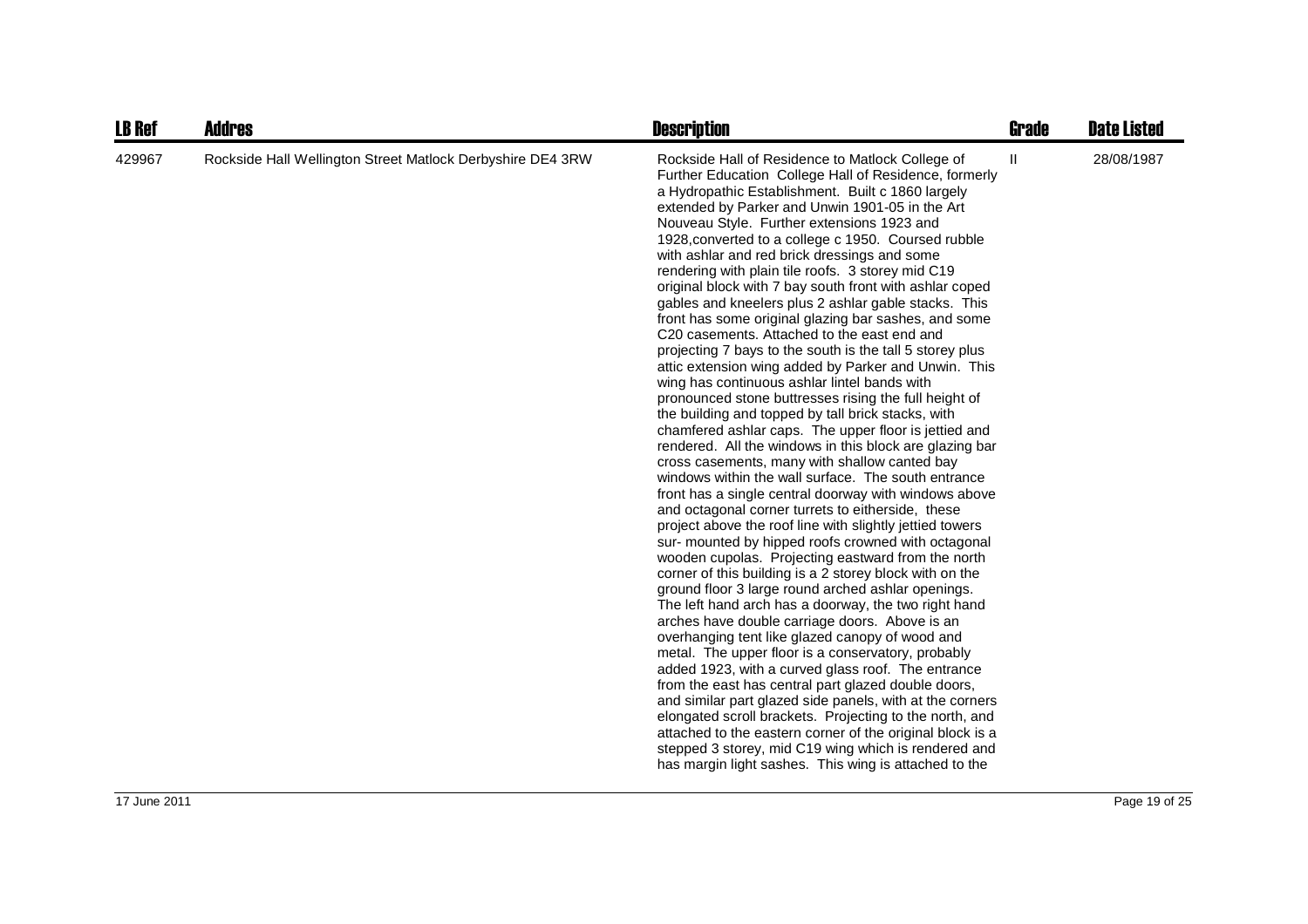| <b>LB Ref</b> | Addres | <b>Description</b>                                                                                                                                                                                                                                                                                                                                                                                                                                                                                                                                                                                                                                                                                                                                                                                                                                                                                                                    | Grade | <b>Date Listed</b> |
|---------------|--------|---------------------------------------------------------------------------------------------------------------------------------------------------------------------------------------------------------------------------------------------------------------------------------------------------------------------------------------------------------------------------------------------------------------------------------------------------------------------------------------------------------------------------------------------------------------------------------------------------------------------------------------------------------------------------------------------------------------------------------------------------------------------------------------------------------------------------------------------------------------------------------------------------------------------------------------|-------|--------------------|
|               |        | rear, Cavendish Road block built 1928 of 3 storeys<br>and 10 bays wide, topped with a parapet and a small<br>square tower to the west and a large square tower to<br>the east. This block is also rendered. The north street<br>front has an off-centre doorway to the left with a small<br>window beyond to the right 3 larger windows, then 2<br>garage doors and another door beyond. Above 10<br>large windows and above again 10 more windows. All<br>these windows have their original metal frame glazing<br>bar casement, under ashlar chamfered lintels. To the<br>rear of this range is a single storey gymnasium<br>building probably also designed by Parker and Unwin.<br>The interior still retains its original staircases and<br>many of its original fittings including fireplaces and<br>corner cupboards with metal hinges. Many of these<br>fittings are decorated with heart shaped Art Nouveau<br>style motifs. |       |                    |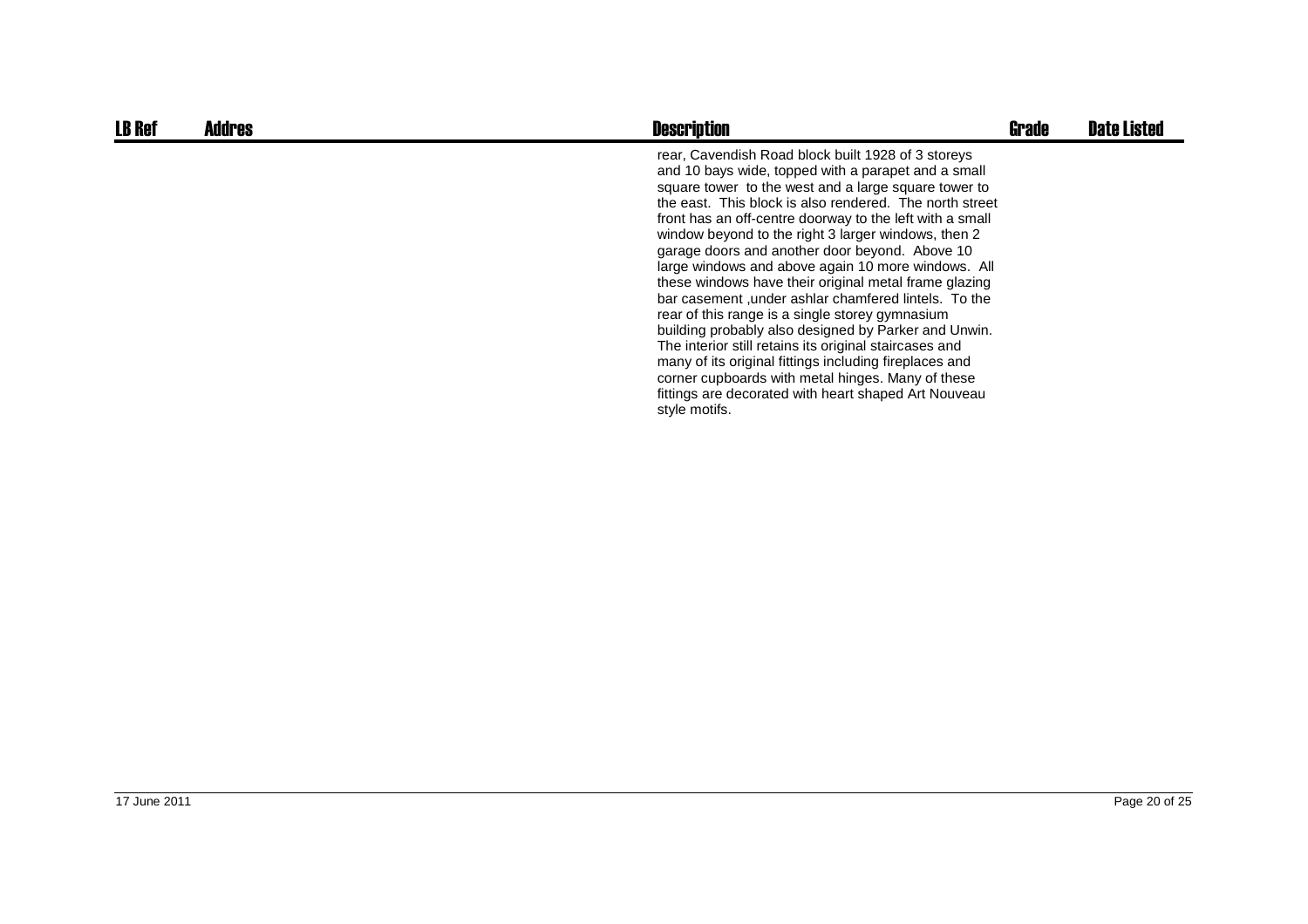| <b>LB Ref</b> | <b>Addres</b>                                                             | <b>Description</b>                                                                                                                                                                                                                                                                                                                                                                                                                                                                                                                                                                                                                                                                                                                                                                                                                                                                                                                                                                                                                                                                                                                                                                                                                                                                                                                                                                                                                                                    | Grade | <b>Date Listed</b> |
|---------------|---------------------------------------------------------------------------|-----------------------------------------------------------------------------------------------------------------------------------------------------------------------------------------------------------------------------------------------------------------------------------------------------------------------------------------------------------------------------------------------------------------------------------------------------------------------------------------------------------------------------------------------------------------------------------------------------------------------------------------------------------------------------------------------------------------------------------------------------------------------------------------------------------------------------------------------------------------------------------------------------------------------------------------------------------------------------------------------------------------------------------------------------------------------------------------------------------------------------------------------------------------------------------------------------------------------------------------------------------------------------------------------------------------------------------------------------------------------------------------------------------------------------------------------------------------------|-------|--------------------|
| 429972        | Sitch Farm 253 Starkholmes Road Starkholmes Matlock Derbyshire<br>DE4 5JE | House and attached stable, formerly house, attached<br>cottage and stable. Late 18, with CI9 alterations and<br>additions. Coursed squared gritstone, with ashlar<br>dressings, all now roughcast, plain gables, ridge and<br>gable brick stacks, and a Welsh slate roof. Two<br>storeys, 3 window range, with two bay house to centre,<br>cottage to south east end (right hand) and stable to<br>north west (left hand). House doorway flanked by<br>stacked two-light flush-mullioned windows, having<br>casement frames with horizontal glazing bars.<br>Surrounds to door and window openings generally<br>obscured by roughcast. Cottage part with plain<br>doorway to north west side, and stacked two-light<br>flush-mullioned windows to south-east side. Stable<br>part with central doorway, and single square window<br>with hopper vent. Plain planked doors throughout. At<br>north-west end, a low stone slated lean to kennel, and<br>steps to a first floor gable doorway with plank door.<br>Rear elevation to house has single bay two storey<br>scullery/dairy, running parallel to the main range.<br>Interior. Exposed spine beams with plain chamfer<br>stops, and exposed joists to south east bay of<br>house. Jowelled surround to main hearth of house.<br>plain surround to former cottage hearth, both with late<br>CI9 ranges. Early C20 tiled hearth to north west end<br>bay of house. Side purlin roof. Stalls to stable<br>survive. | Ш.    | 12/12/1988         |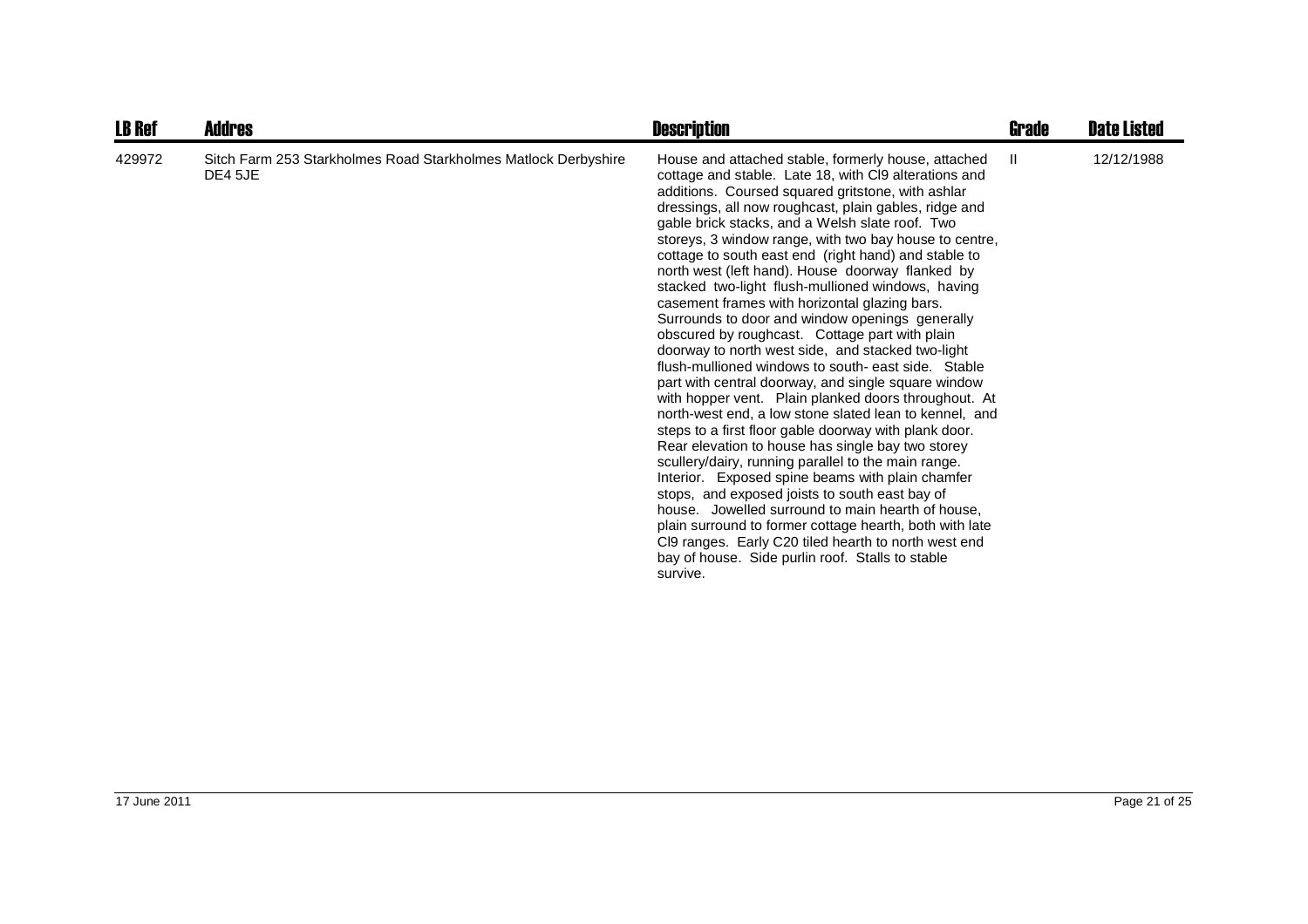| <b>LB Ref</b> | <b>Addres</b>                                       | <b>Description</b>                                                                                                                                                                                                                                                                                                                                                                                                                                                                                                                                                                                                                                                                                                                                                                                                                                                                                                                                                                                                                                                                                                                                       | Grade | <b>Date Listed</b> |
|---------------|-----------------------------------------------------|----------------------------------------------------------------------------------------------------------------------------------------------------------------------------------------------------------------------------------------------------------------------------------------------------------------------------------------------------------------------------------------------------------------------------------------------------------------------------------------------------------------------------------------------------------------------------------------------------------------------------------------------------------------------------------------------------------------------------------------------------------------------------------------------------------------------------------------------------------------------------------------------------------------------------------------------------------------------------------------------------------------------------------------------------------------------------------------------------------------------------------------------------------|-------|--------------------|
| 430119        | The Dene Carr Lane Riber Matlock Derbyshire DE4 5JT | House (formerly house with byre attached). Early to<br>mid C18, the byre added in C19 (and corrected to<br>residential use c 1930s). Roughly coursed gritstone;<br>stone slabs to front slope of roof (between stone<br>coping kneelers and stacks which mark length of<br>original house), Staffordshire blue clay tiles<br>elsewhere. Plan: 2 rooms with central stair/entrance<br>hall. 2 storeys throughout. Original house, regular 3-<br>window range, the windows all of 2 lights with stone<br>surrounds and mullions and C19 casements; half-<br>glazed door in similar surround. Former byre a single<br>window range, both windows of 3 light, with<br>casements, under large stone lintel. Left gable with<br>C18 small pane casement in stone surround: rear wall<br>with one tiny window only, lighting stairs, with quarter<br>panes. Interior: chamfered and stepped cross beams;<br>small fielded panel cupboard, one to each of the main<br>rooms; corbelled stone fireplace to left-hand room,<br>another to right damaged by later insertion. The<br>house is understood to contain its flag floors and splat<br>baluster staircase. | Ш.    | 14/06/1990         |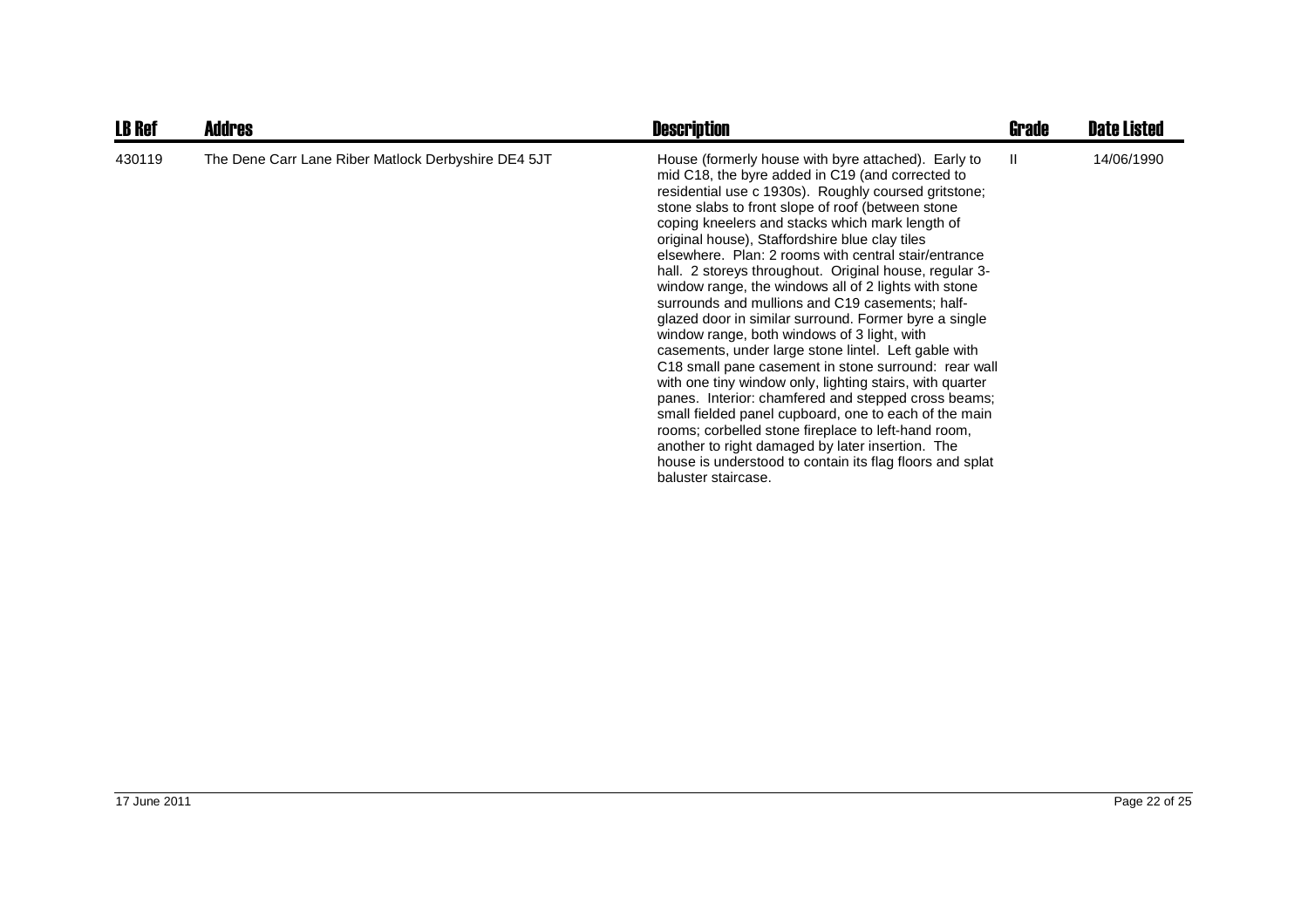| <b>LB Ref</b> | <b>Addres</b>                                                                   | <b>Description</b>                                                                                                                                                                                                                                                                                                                                                                                                                                                                                                                                                                                                                                                                                                                                                                                                                                                                                                                                                                                                                                                                                                                                                                                                                                                                                                                                                                                                                                                                  | Grade         | <b>Date Listed</b> |
|---------------|---------------------------------------------------------------------------------|-------------------------------------------------------------------------------------------------------------------------------------------------------------------------------------------------------------------------------------------------------------------------------------------------------------------------------------------------------------------------------------------------------------------------------------------------------------------------------------------------------------------------------------------------------------------------------------------------------------------------------------------------------------------------------------------------------------------------------------------------------------------------------------------------------------------------------------------------------------------------------------------------------------------------------------------------------------------------------------------------------------------------------------------------------------------------------------------------------------------------------------------------------------------------------------------------------------------------------------------------------------------------------------------------------------------------------------------------------------------------------------------------------------------------------------------------------------------------------------|---------------|--------------------|
| 442187        | West Barn And South Barn Dimple Farm Hurds Hollow Matlock<br>Derbyshire DE4 3JZ | Range of fomer fam outbuildings now stores. Mid C17<br>and early C18, with late C20 alterations. Coursed<br>squared gritstone, the earlier part evenly coursed.<br>Stone slate, Welsh slate and blue tile roof coverings,<br>the earlier part with stone copings to gables. 'L'<br>shaped range, the earlier part aligned north-south, the<br>later part at right angles to it. Earlier range of 3 bays,<br>without overlofts but with taking-in door to north gable.<br>Altered central full-height doorway to courtyard<br>elevation, now with C20 sliding door gear. Rear side<br>wall with altered and blocked central opening, with<br>later inserted opening to far right. INTERIOR: 3-bay<br>double purlin roof supported by 2 queen strut trusses<br>with collars and ties, trenched purlins and diagonally-<br>set ridge purlin. Longitudinal wind bracing to centre<br>bay. Later range of 5 bays, with large inserted double<br>doorway to east gable, and C20 lean-to to north side<br>wall. INTERIOR: single purlin roof supported on 3<br>collar and tie beam trusses, with some longitudinal<br>bracing. 2 bays to west end are replacements. The<br>outbuilding range was functionally related to the<br>farmhouse, and forms the most important element of<br>its setting. It contributes to an understanding of the<br>function of the building group, and displays many of<br>the distinctive characteristics of the region's vernacular<br>building traditions. | $\mathbf{II}$ | 12/12/1995         |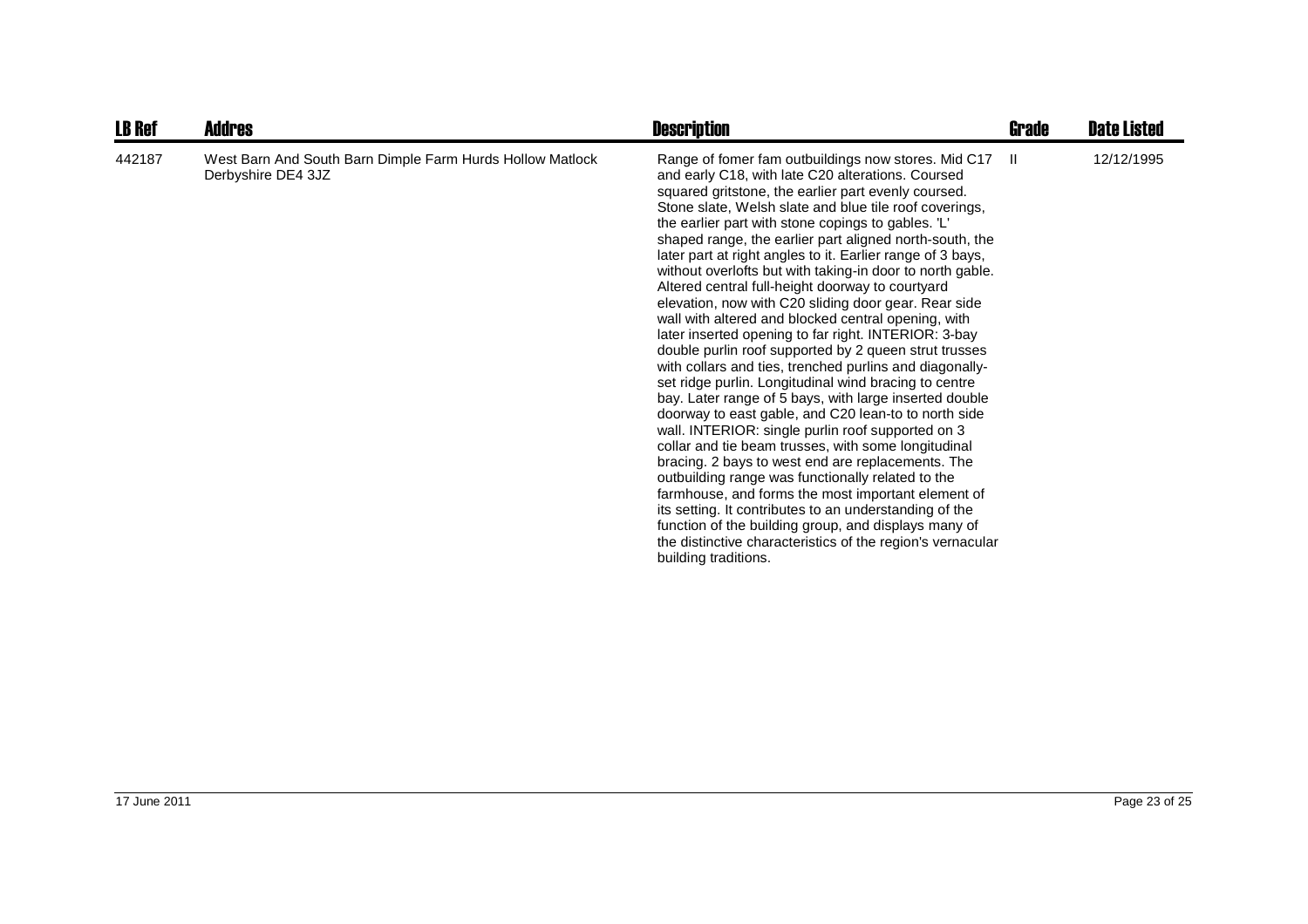| <b>LB Ref</b> | Addres                                                | <b>Description</b>                                                                                                                                                                                                                                                                                                                                                                                                                                                                                                                                                                                                                                                                                                                                                                                                                                                                                                                                                                                                                                                                                                                                                                                                                                                                                                                                                                                                                                                                                                                                                                                                                                                                                                       | <b>Grade</b> | <b>Date Listed</b> |
|---------------|-------------------------------------------------------|--------------------------------------------------------------------------------------------------------------------------------------------------------------------------------------------------------------------------------------------------------------------------------------------------------------------------------------------------------------------------------------------------------------------------------------------------------------------------------------------------------------------------------------------------------------------------------------------------------------------------------------------------------------------------------------------------------------------------------------------------------------------------------------------------------------------------------------------------------------------------------------------------------------------------------------------------------------------------------------------------------------------------------------------------------------------------------------------------------------------------------------------------------------------------------------------------------------------------------------------------------------------------------------------------------------------------------------------------------------------------------------------------------------------------------------------------------------------------------------------------------------------------------------------------------------------------------------------------------------------------------------------------------------------------------------------------------------------------|--------------|--------------------|
| 456537        | Station House Station Yard Matlock Derbyshire DE4 3NA | Station Master's house at Matlock Station. c1850, with<br>C20 alterations and additions. Attributed to Sir Joseph<br>Paxton, for The Midland Railway Company. Regularly<br>coursed squared gritstone blocks with ashlar<br>dressings, some painted, and ashlar chimney stacks,<br>one to the east gable, the other to the west side wall.<br>Oversailing roof: covered in Welsh slate. L-plan house<br>with enclosed rear courtyard. South elevation: 2<br>storeys, 3 bays with advanced gable to left, and with<br>open entrance porch in the angle of the 2 ranges.<br>Gable to left with tripartite ground floor window<br>beneath a wide segmentally- arched head. 3 over 3<br>pane sash window to centre, side sashes without<br>glazing bars. First floor window with arched head and<br>3 over 3 pane sash. Main range with hipped lean-to<br>roof supported on a square stone column enclosing<br>entrance doorway with a 2-panel door beneath a<br>rectangular overlight. Above, a 3 over 3 pane sash<br>beneath a flat lintel. To the right a matching window<br>above a 3 over 3 pane ground floor sash with an<br>arched head. All windows openings have projecting<br>cills with bracket supports and dropped returns to the<br>lintels. East gable with projecting chimney breast<br>divided onto 2 flues by tall arched recess which ends<br>at eaves level. Rear yard with attached enclosure wall,<br>gabled above access doorway, and with half-round<br>coping. Within yard, C19 single storey and C20 2<br>storey extensions. Interior: not inspected. History: the<br>house forms part of the station complex developed by<br>the Midland Railway Company on the route between<br>Derby and Buxton. | -II          | 16/02/1996         |